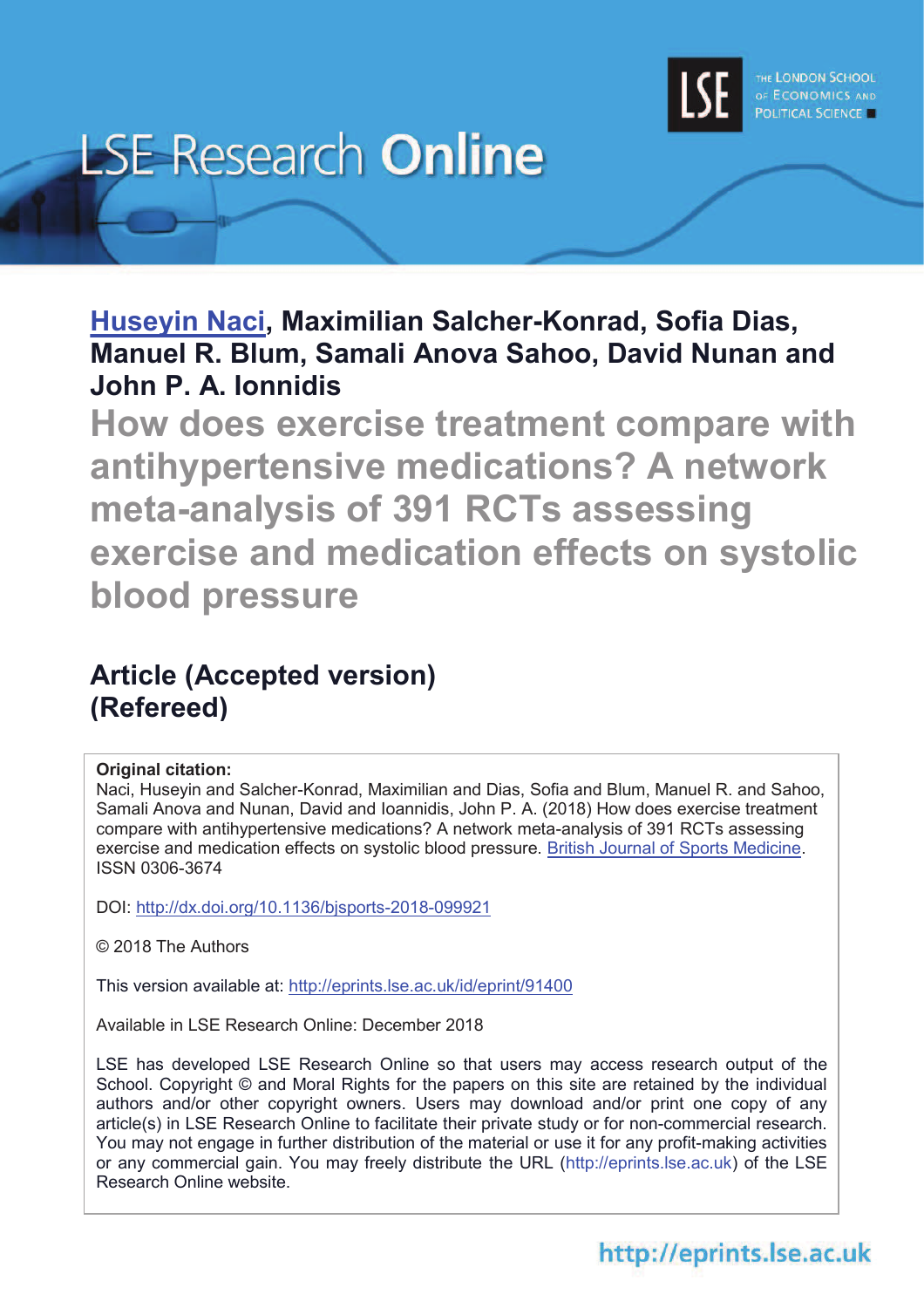# **How does exercise treatment compare with antihypertensive medications? A network meta-analysis of 391 RCTs assessing exercise and medication effects on systolic blood pressure**

Huseyin Naci<sup>1</sup>, Maximilian Salcher-Konrad<sup>1</sup>, Sofia Dias<sup>2,3</sup>, Manuel R. Blum<sup>4,5,6</sup>, Samali Anova Sahoo<sup>7</sup>, David Nunan<sup>8</sup>, and John P. A. Ioannidis<sup>4,5,6,9</sup>

- <sup>1.</sup> Department of Health Policy, London School of Economics and Political Science, London, UK
- <sup>2</sup> Bristol Medical School, University of Bristol, Bristol, UK
- <sup>3.</sup> Centre for Reviews and Dissemination, University of York, York, UK
- <sup>4.</sup> Department of General Internal Medicine, Inselspital, Bern University Hospital, University of Bern, Switzerland
- <sup>5.</sup> Department of Health Research and Policy, Stanford University School of Medicine, Stanford, CA, USA
- 6. Meta-Research Innovation Center at Stanford (METRICS), Stanford University, Stanford, CA, USA
- <sup>7.</sup> Department of Life Sciences and Management, The Wharton School, University of Pennsylvania, Philadelphia, PA, USA
- <sup>8.</sup> Nuffield Department of Primary Care Health Sciences, University of Oxford, Oxford, UK
- Stanford Prevention Center, Department of Medicine, Stanford University School of Medicine, Stanford, CA, USA

# **Correspondence**: h.naci@lse.ac.uk

# **Funding**:

We did not receive any funding to conduct this study. HN is supported by the Higher Education Funding Council for England. SD is supported by the Medical Research Council, UK (MR/M005232/1). MRB is supported by a grant from the Swiss National Science Foundation (P2BEP3 175289).

# **Conflicts of interest**:

None.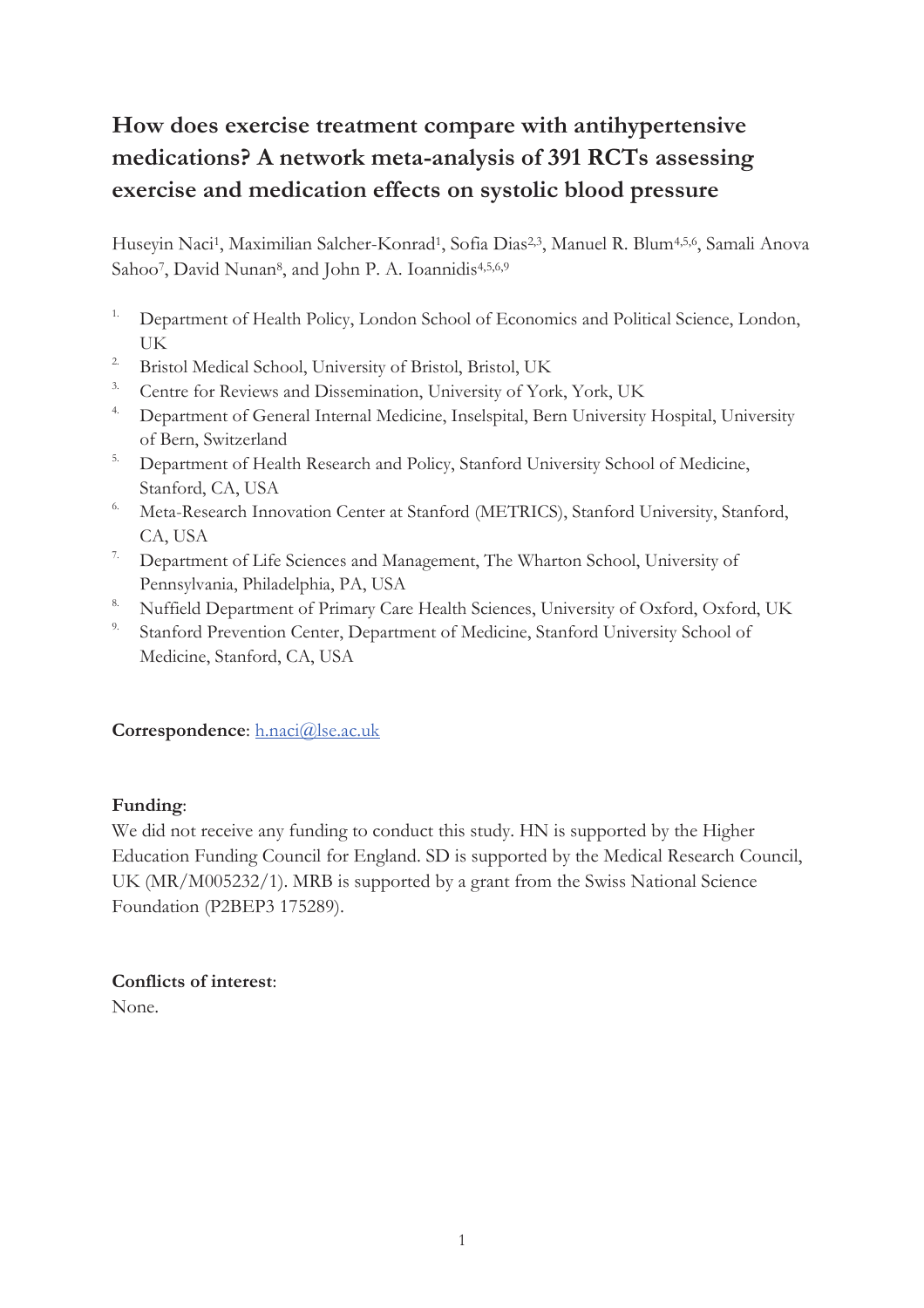# **What is already known?**

· Exercise interventions are effective in lowering systolic blood pressure.

# **What are the new findings?**

- · Across all populations, individuals who receive antihypertensive medications tend to achieve greater reductions in SBP than those who adopt structured exercise regimens.
- · In populations with hypertension, different types of exercise interventions appear equally effective as most antihypertensive medications.
- · Structured exercise has not been evaluated as extensively as antihypertensive medications.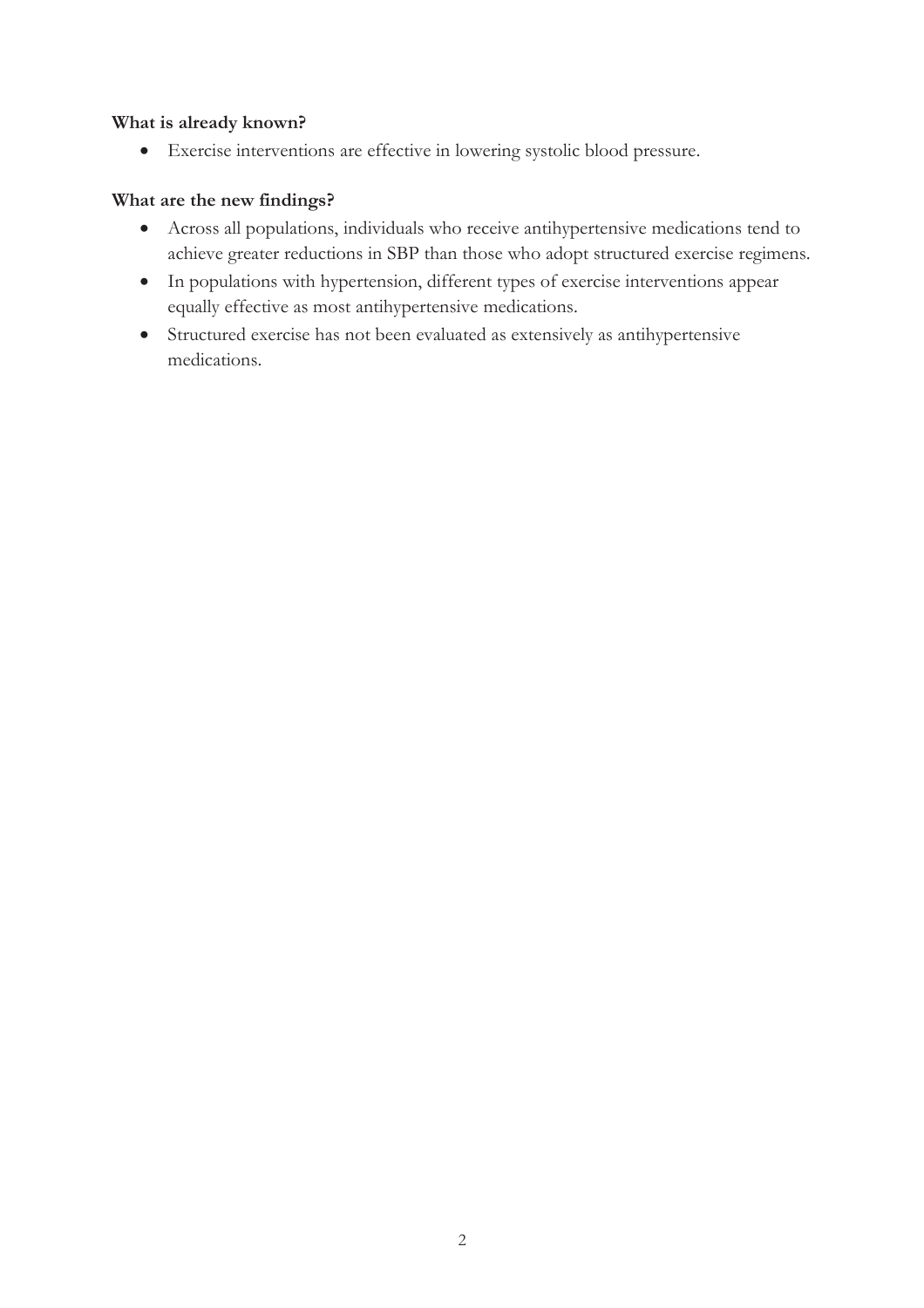# **Abstract**

*Objective*: To compare the effect of exercise regimens and medications on systolic blood pressure (SBP).

*Data sources*: Medline (via Pubmed) and the Cochrane Library.

*Eligibility criteria*: Randomized controlled trials (RCTs) of angiotensin convertase enzyme inhibitors (ACE-I), angiotensin-2 receptor blockers (ARB), beta-blockers, calcium channel blockers (CCBs), and diuretics were identified from existing Cochrane reviews. A previously published meta-analysis of exercise interventions was updated to identify recent RCTs that tested the SBP-lowering effects of endurance, dynamic resistance, isometric resistance, and combined endurance and resistance exercise interventions (up to September 2018).

*Design*: Random-effects network meta-analysis.

*Outcome*: Difference in mean change from baseline SBP between comparator treatments (change from baseline in one group minus that in the other group) and its 95% credible interval (95% CrI), measured in millimeter mercury (mmHg).

*Results*: We included a total of 391 RCTs, 197 of which evaluated exercise interventions (10,461 participants) and 194 evaluated antihypertensive medications (29,281 participants). No RCTs compared directly exercise against medications. While all medication trials included hypertensive populations, only 56 exercise trials included hypertensive participants  $(2140 \text{ mm Hg})$ , corresponding to 3,508 individuals. In a 10% random sample, risk of bias was higher in exercise RCTs, primarily due to lack of blinding and incomplete outcome data. In analyses that combined all populations, antihypertensive medications achieved higher reductions in baseline SBP compared to exercise interventions (mean difference: -3.96 mmHg, 95% CrI: -5.02 to -2.91). Compared to control, all types of exercise (including combination of endurance and resistance) and all classes of antihypertensive medications were effective in lowering baseline SBP. Among hypertensive populations, there were no detectable differences in the SBP-lowering effects of ACE-I, ARB, beta-blocker, and diuretic medications when compared to endurance or dynamic resistance exercise. There was no detectable inconsistency between direct and indirect comparisons. Although there was evidence of small-study effects, this affected both medication and exercise trials.

*Conclusions*: The effect of exercise interventions on SBP remains under-studied, especially among hypertensive populations. Our findings confirm modest but consistent reductions in SBP in many studied exercise interventions across all populations but individuals receiving medications generally achieved greater reductions than those following structured exercise regimens. Assuming equally reliable estimates, the SBP-lowering effect of exercise among hypertensive populations appears similar to that of commonly used antihypertensive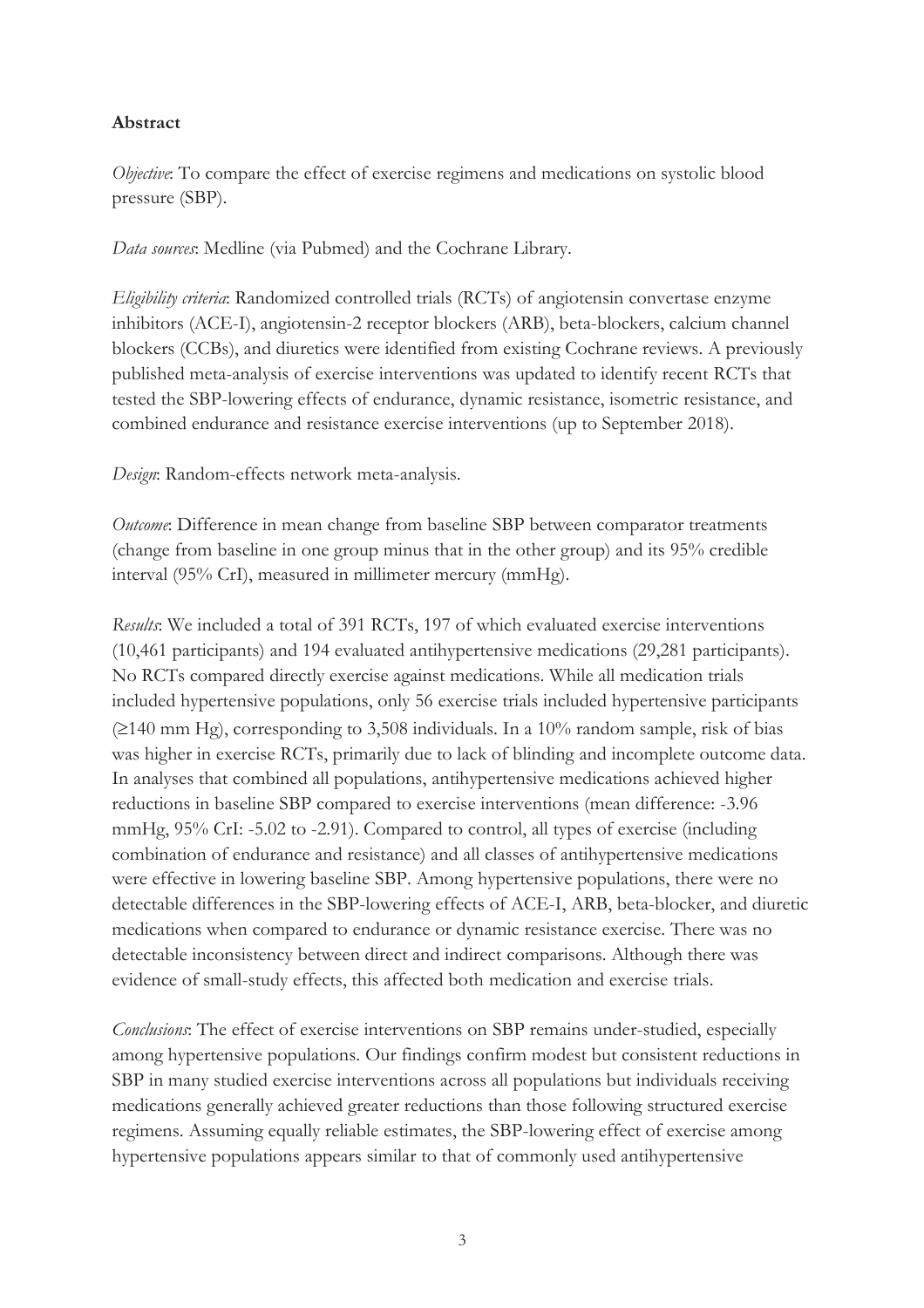medications. Generalisability of these findings to real-world clinical settings should be further evaluated.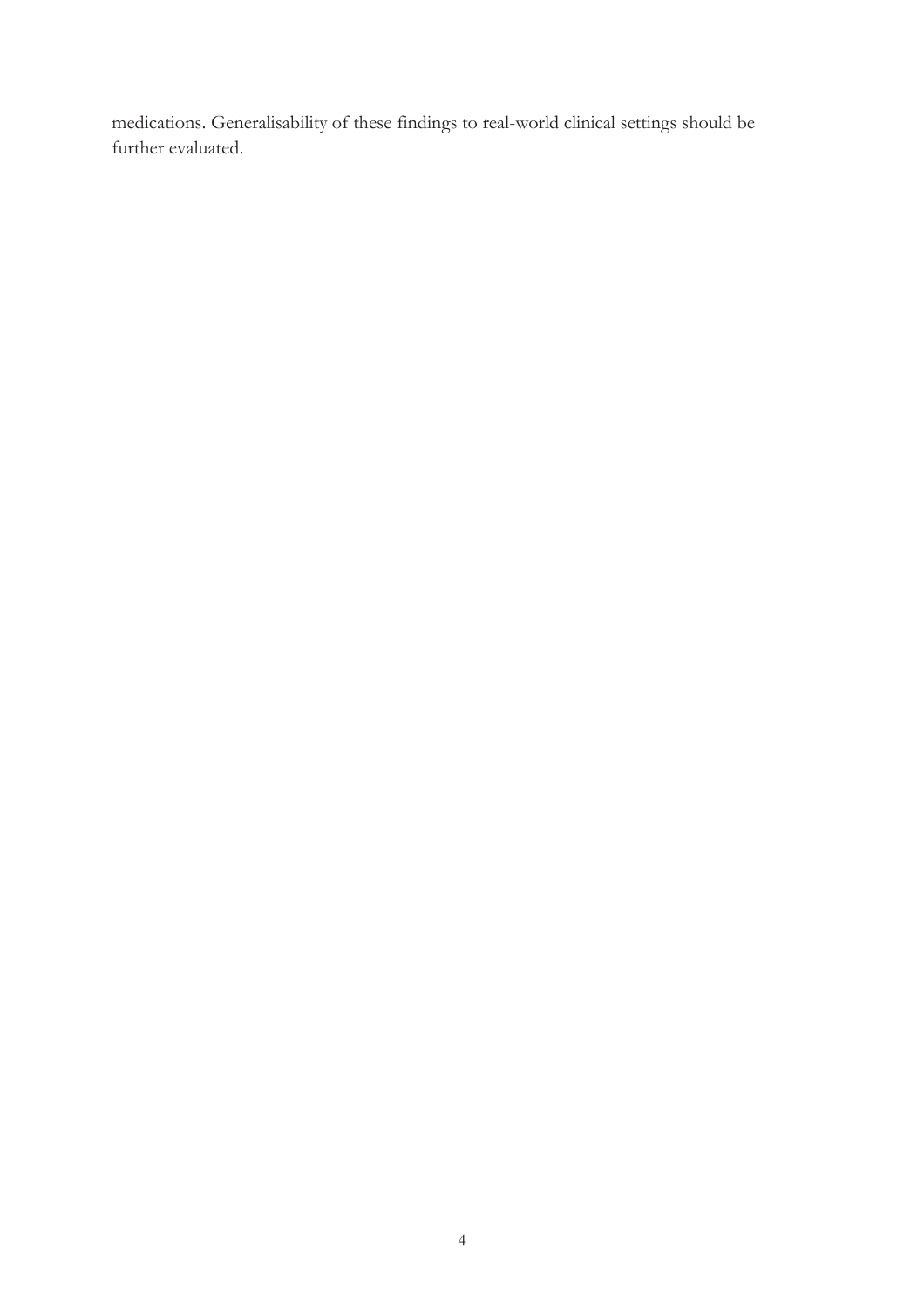# **Introduction**

High systolic blood pressure (SBP) is a major modifiable risk factor for cardiovascular disease.<sup>1</sup> Individuals with high SBP are at elevated risk of cardiovascular disease and death<sup>2</sup>–<sup>4</sup> and high SBP is the leading cause of death and disability around the world.<sup>5</sup> Over the past half century, several classes of pharmacological treatment options have received approval to be prescribed for blood pressure-lowering.<sup>6</sup> The mortality and morbidity benefits of these antihypertensive medication options have been extensively documented in randomized controlled trials (RCTs) and meta-analyses.7,8

As the burden of cardiovascular disease continues to rise,<sup>9</sup> the use of medications targeting high blood pressure is sharply increasing.<sup>10</sup> In England, the number of adults taking blood pressure-lowering medications increased by approximately 50% from 2006 to 2016.11 This upward trend will likely increase, as recent changes to major clinical practice guidelines developed by prominent organisations such as the American Heart Association and the American College of Cardiology (AHA/ACC) have lowered the SBP threshold for the definition of hypertension.12 These changes are expected to markedly increase the number of people labelled as having hypertension and treated with medications.13,14

Such an increase may lead to inadvertent adverse events at the population level, as the number of people taking multiple medications continues to rise;<sup>15</sup> polypharmacy represents a major risk factor for drug-related morbidity and mortality.16 Prescription drugs also contribute to rising health care expenditures. Spending on medications accounts for about 18% of total health spending on average across European countries. <sup>17</sup> Recent increases in medication-related costs have prompted significant policy and clinical attention to the comparative effectiveness of new and existing medications.18 Meanwhile, relatively little attention has been given to promote wider adoption of non-pharmacological interventions such as exercise.

Exercise interventions have indisputable benefits for cardiovascular disease and beyond.19,20 According to a pooled analysis of observational cohort studies, men and women with high levels of leisure time physical activity had a 24% and 27% lower risk of cardiovascular disease, respectively, than men and women with low levels of physical activity.21 In addition, previous meta-analyses of RCTs showed that exercise is effective in improving established cardiovascular risk factors: exercise interventions reduce waist circumference,22 improve HbA1c,<sup>23</sup> lower serum triglycerides,<sup>24</sup> and increase high-density lipoprotein.<sup>25</sup>

Exercise also has well-documented benefits in lowering SBP.26 In a previous meta-analysis of 93 RCTs conducted among 5,223 healthy adults, SBP was reduced after endurance, dynamic resistance and isometric resistance exercise regimens.27 Although recent AHA/ACC guidelines emphasize the role of lifestyle interventions, including exercise, in the management and treatment of hypertension, they consider pharmacological and non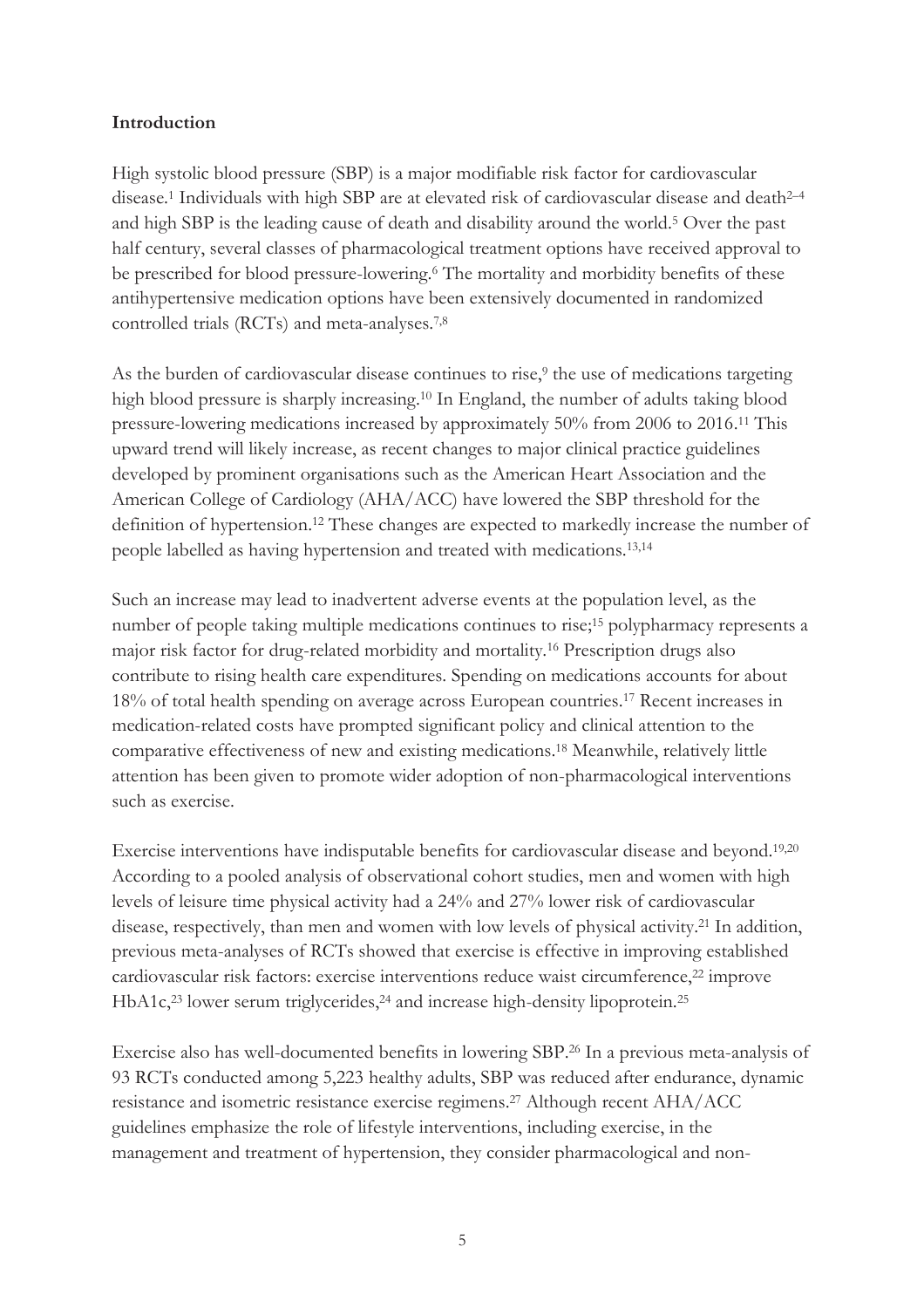pharmacological interventions in isolation.12 It would be very important to evaluate the comparative SBP-lowering effects of exercise and medication interventions.

In a previous meta-epidemiological study, we evaluated the comparative effectiveness of pharmacological and non-pharmacological interventions on mortality.28 We found structured exercise interventions to be equally effective as several frequently used medications in terms of their mortality benefits in the secondary prevention of coronary heart disease, rehabilitation after stroke, treatment of heart failure, and prevention of diabetes. However, the amount of evidence on the mortality benefits of exercise was considerably smaller than that on medications. In addition, there was a paucity of available information on the 'formulation' and 'dose' of different types of exercise interventions and also on the characteristics of people that stood to benefit from such interventions.

In this study, we set out to perform a network meta-analysis to systematically compare the SBP-lowering effects of exercise and medications. Our objective was to evaluate how different types and intensities of exercise fared against different classes and doses of antihypertensive medications in terms of lowering baseline SBP levels. In addition, we assessed the comparative SBP-lowering effects of exercise and medications specifically among hypertensive populations.

# **Methods**

#### *Identification of available evidence*

As previously,<sup>28</sup> we identified the relevant body of evidence in three steps. First, one researcher (HN) searched Medline via Pubmed for the most recently published comprehensive meta-analyses of RCTs evaluating the effectiveness of exercise interventions on lowering SBP (*see search strategy in Appendix 1*).

Second, one researcher (HN up to August 2017 and MSK from August 2017 to September 2018) searched Medline via Pubmed to identify recently published RCTs of exercise interventions aimed at lowering SBP that were published after the end date of electronic database search in the meta-analyses identified in step one (*see search strategy in Appendix 2*). Accordingly, our search covered the period from February 2012 to September 2018. Two researchers (SAS and HN, up to August 2017) and one researcher (MSK, from August 2017 to September 2018) screened identified titles and abstracts according to prespecified eligibility criteria. Participants of interest included adults (with or without hypertension) with no cardiovascular disease, cerebrovascular disease, diabetes, or other chronic conditions such as cancer. Eligible interventions were any form of structured exercise of any frequency, duration or intensity. Eligible comparator interventions included usual practice (no exercise), other exercise regimens, or medications. Studies were included if they lasted at least four weeks and reported SBP at baseline and follow-up (or change from baseline) for intervention and comparator arms or the difference in means between the two arms. One researcher (MB) contacted the corresponding authors of recently published RCTs to obtain missing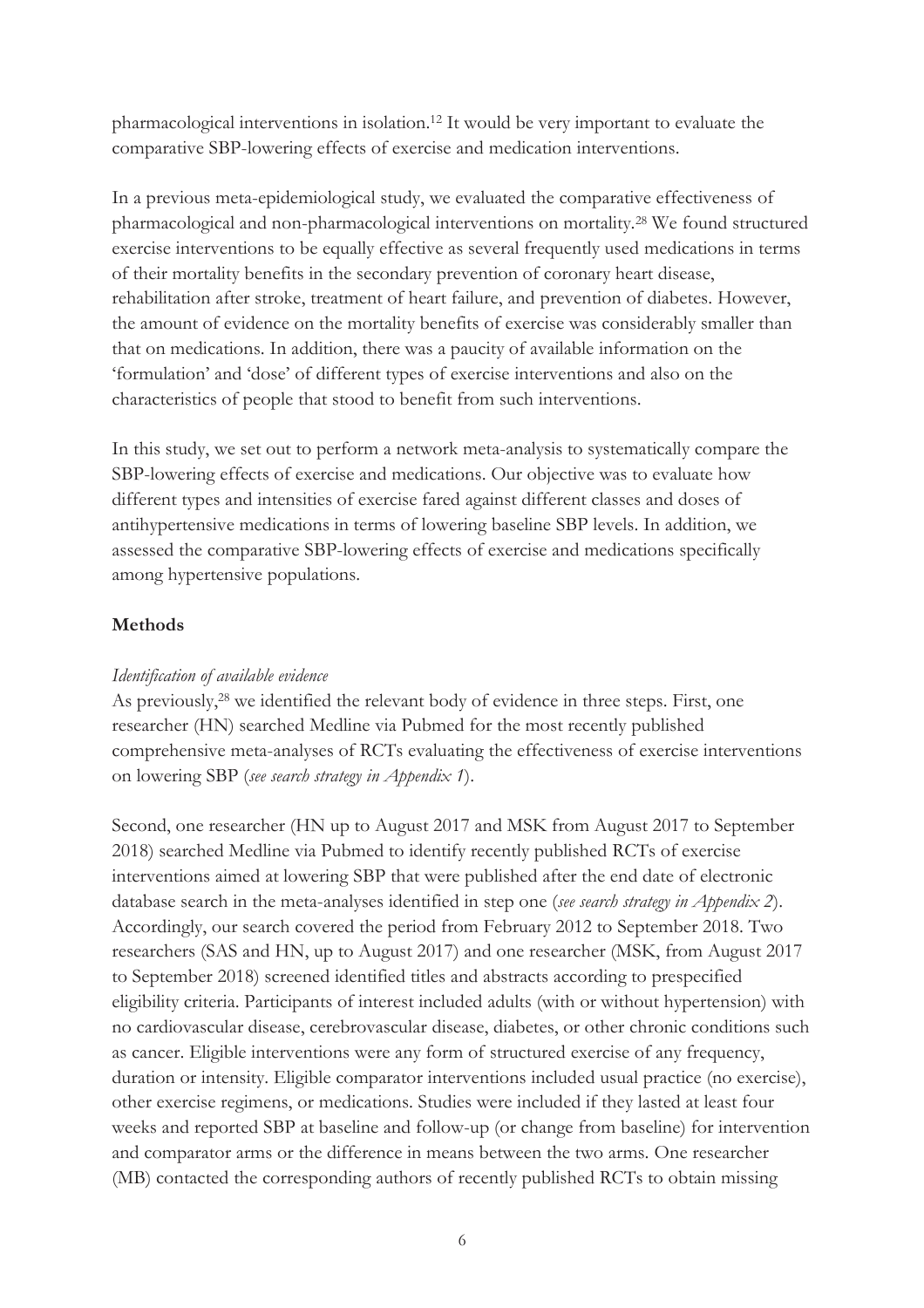outcome data in the papers. Following title and abstract screening, three researchers (MB, MSK and HN) reviewed potentially relevant full text articles to determine study eligibility. Disagreements were resolved by consensus.

Third, one researcher (MSK) searched the Cochrane Library to identify published metaanalyses of RCTs of prescription medications aimed at lowering SBP with similar participant populations to those in the meta-analyses of exercise trials (i.e., adults in whom the bloodpressure lowering effect of an intervention can be observed, excluding individuals with other conditions potentially causing hypertension, such as renal failure). Comparators in eligible medication trials included placebo, other medications, doses, or usual care. The list of relevant medication classes was identified using the clinical practice guidelines developed by the National Institute for Health and Care Excellence (NICE)29 and European Society of Hypertension/European Society of Cardiology (ESH/ESC).30 We also used the British National Formulary (BNF) to determine the eligible doses of individual antihypertensive medications.31 Only trial arms of RCTs of medications from guideline-recommended medication classes and BNF-approved doses were eligible for inclusion in our review. We did not run additional searches to update the list of medication RCTs included in previous meta-analyses, since they were deemed to be sufficiently up-to-date and, in contrast to exercise trials, the amount of evidence for medication trials was already very large.

# *Data extraction*

We adopted a 2-tiered data extraction strategy. For eligible RCTs of medications, we relied on the information reported in the published Cochrane meta-analyses. We divided the sample of RCTs and two researchers (MSK and MB) extracted information on author name, trial reference, publication year, interventions (including dose), comparators, sample size (total number of randomly assigned participants or total number of participants with outcome measurement) per trial arm, and outcome data.

For eligible RCTs of exercise interventions, we carried out primary data collection from each publication. In addition to the data items captured from medication RCTs, we collected detailed information on the characteristics of participants (e.g., mean age, proportion female) and interventions (type, intensity, frequency, duration). In terms of outcome data, we focused on SBP, as it has been consistently associated with cardiovascular risk in epidemiological and experimental studies.12 SBP is also more commonly reported than diastolic blood pressure.27 We set out to extract the mean change from baseline SBP levels and its standard deviation in each trial arm. When the mean change from baseline was not available, we obtained the mean and standard deviation of SBP levels at baseline and followup in each arm and thus calculated the mean change from baseline for each study.

Data on the standard deviation of change from baseline SBP were rarely available. We therefore relied on standard errors, 95% confidence intervals, p-values, or t statistics to calculate standard deviations, as recommended by the Cochrane Handbook.32 When no information was available to calculate standard deviations, we imputed missing values by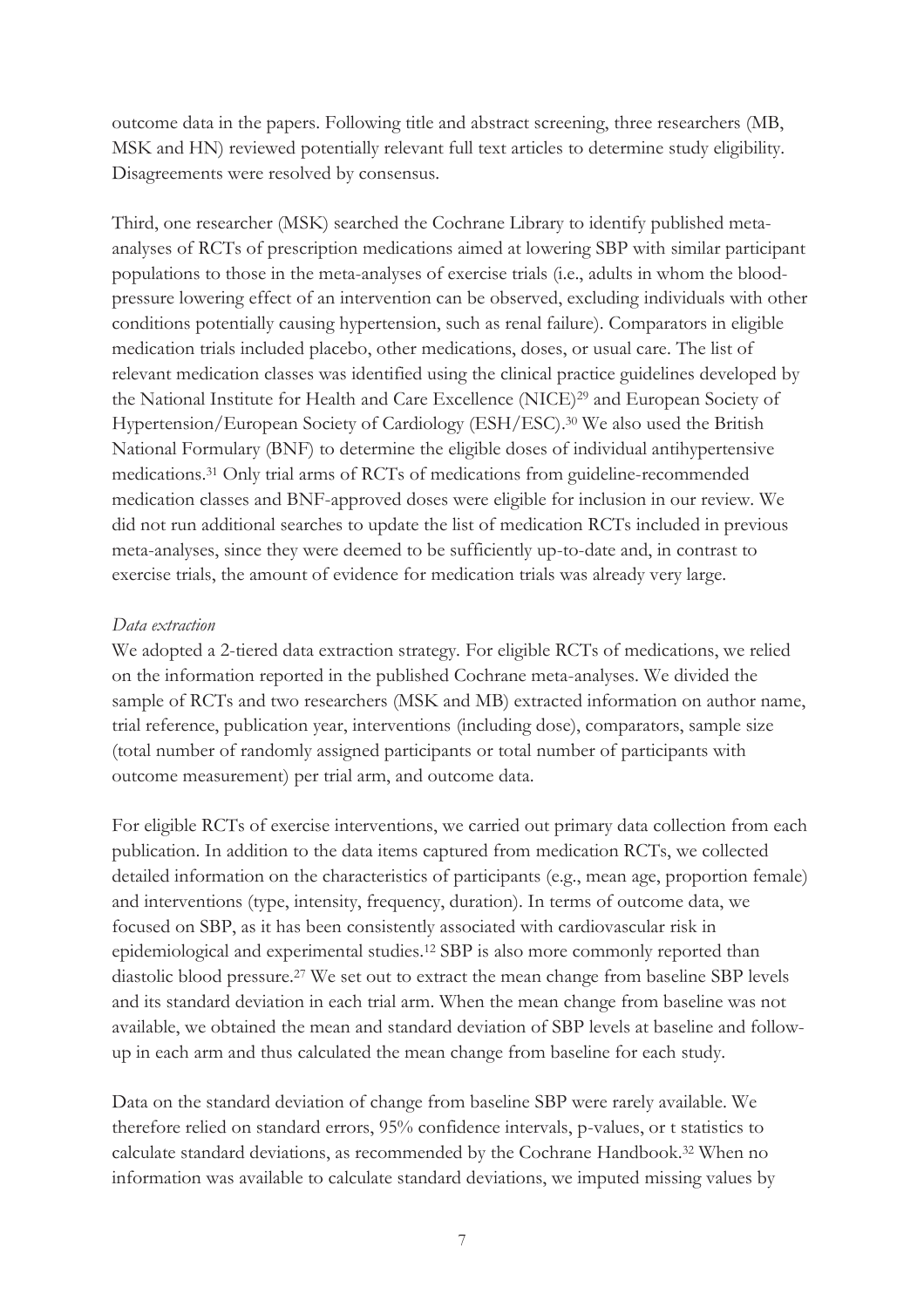using a correlation coefficient of 0.8 between baseline and follow-up SBP. We tested the sensitivity of our findings to different correlation coefficients and confirmed the consistency of results across different sets of analyses (*see Appendix 4*). Two researchers extracted outcome data (SAS & MB up to August 2017 and HN & MSK from August 2017 to September 2018) and another researcher independently appraised the accuracy of the information.

# *Categorization of available evidence*

Exercise was defined as a subset of physical activity that is structured and repetitive with the objective of improving or maintaining physical fitness.33 We divided exercise interventions into four major categories: (1) endurance, (2) dynamic resistance, (3) isometric resistance, and (4) a combination of endurance and dynamic resistance.27 Endurance exercise included interventions aimed at increasing heart rate and energy expenditure. Examples of endurance exercise included walking, jogging, running, cycling, and swimming. Interval training was considered as endurance exercise. We labeled exercise interventions as resistance training if they were aimed at increasing muscular strength and power. Strength training with dumbbells was a typical form of resistance exercise. We categorized exercise interventions as isometric exercise if they involved sustained contraction against an immovable load.

Intensity of exercise interventions was categorized into low, moderate, and high using the classification developed by the American College of Sports Medicine.34 The majority of exercise RCTs reported relevant information such as percent of heart rate reserve (% HRR), percent of maximal heart rate (% HR<sub>max</sub>), percent of maximal oxygen uptake (% VO<sub>2 max</sub>), or percent of one repetition maximum (% 1RM) to categorize the relative or absolute intensity of exercise interventions. In cases where such information was not available, we relied on the study authors' reporting to determine the intensity of physical activity (n=9).

Individual medications were categorized into the following antihypertensive medication classes: angiotensin convertase enzyme inhibitors (ACE-I), angiotensin-2 receptor blockers (ARB), beta-blockers, calcium channel blockers (CCB), and diuretics. Medications were also divided into low and high doses according to the BNF, assigning them to "low" if at or below the mid-point of recommended doses in the BNF and "high" if above the mid-point of recommended doses.

We categorized exercise trials according to the study-level mean baseline SBP of the participant population. While the RCTs of antihypertensive medications included only hypertensive participants (with baseline SBP at or above 140 mmHg), exercise trials had more variable inclusion criteria. In our primary analysis, participant populations were labeled as "hypertensive" if exercise trials included adults with mean baseline SBP of at least 140 mmHg, which was consistent with the original definition of hypertension until the changes introduced by the 2017 AHA/ACC guidelines.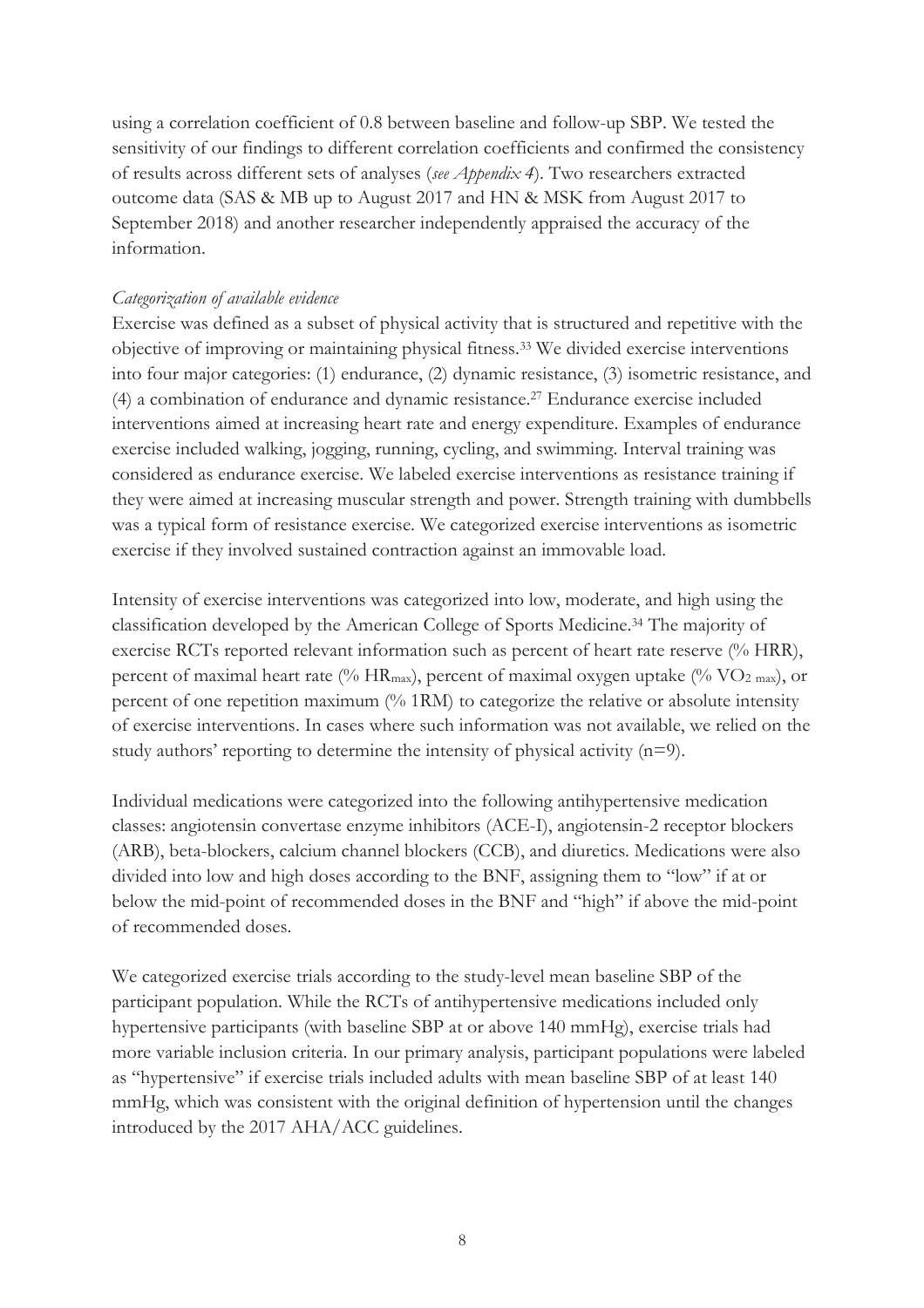We also considered additional cut-offs to define hypertension in two sensitivity analyses. In the first set of sensitivity analyses, we labeled populations in exercise RCTs as hypertensive if they had average SBP of at least 130 mmHg**,** which corresponds to the new blood pressure threshold to define hypertension in the 2017 AHA/ACC guidelines. <sup>12</sup> In the second set of sensitivity analyses, we tested a cut-off of 150 mmHg for mean SBP in exercise trials, as this more closely matched the mean SBP of the trial populations in medication trials.

# *Risk of bias assessment*

We used the Cochrane risk of bias tool to evaluate the internal validity of results in a 10% random sample of medication (n=20) and exercise RCTs (n=20) (*Appendix 5)*. <sup>35</sup> Two researchers (HN and MB) reviewed the publications of selected trials to determine whether the investigators used appropriate methods to (1) generate a random allocation sequence (selection bias), (2) conceal the sequence of treatment allocation from trial investigators and participants before the trial (selection bias), (3) mask participants and investigators from knowledge of treatment allocation during the trial (performance bias and detection bias), and (4) deal with missing outcome data (attrition bias). We consistently rated the selective outcome reporting domain as "unclear", as there was inadequate information available in the trials to evaluate planned vs. reported outcomes.

# *Statistical analysis*

We first qualitatively synthesized included trials and described the types of direct and indirect comparisons and their relative contributions to the overall body of evidence available. We then developed network diagrams to visualize the relative amount of available evidence on exercise and medications.36 Nodes represented different exercise and medications and lines connecting the nodes represented the direct head-to-head comparisons between interventions. In network diagrams, the size of each node and the thickness of each line connecting the nodes were proportional to the number of participants. All network diagrams were generated using Stata version 15.<sup>37</sup>

To estimate the comparative effectiveness of exercise and medications on SBP-lowering, we performed network meta-analyses.38 Such analyses allow for comparing treatments that have not been directly compared to each other in head-to-head studies.39 They can also combine evidence obtained from direct and indirect comparisons, thereby improving the precision of treatment effect estimates.40,41 Similar to pair-wise meta-analyses, network meta-analyses preserve the random allocation of participants to different arms within each trial, however, they compare multiple interventions by combining all available comparisons between treatments across trials, utilizing the totality of the available evidence.<sup>42</sup>

Study-level treatment effects were combined using Bayesian Markov chain Monte Carlo methods in WinBUGS version 1.4.3.43 We used the model developed by Dias and colleagues for the NICE Decision Support Unit.<sup>44-46</sup> Our base-case model assumed that the mean change from baseline in SBP per trial arm had a normal distribution. The relative effects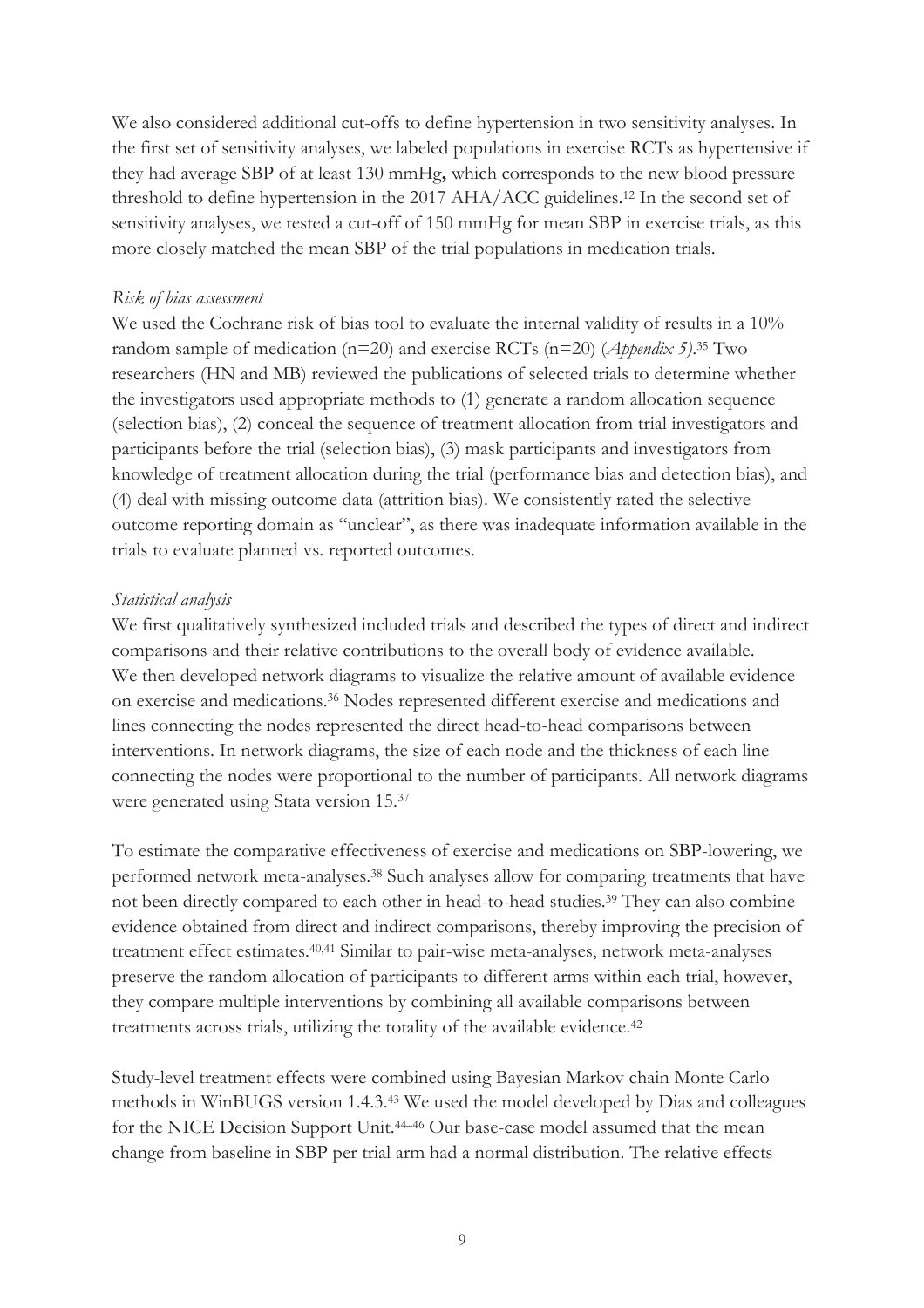across trials making different comparisons were linked using the identity function. This model took into account the correlations between treatment effects within multi-arm trials.

We used a random-effects model to perform the network meta-analyses, allowing for between-study heterogeneity.47 Our models therefore assumed that trial-specific treatment effects were drawn from a normal distribution, with a mean that was specific for each treatment comparison, and a common variance that was shared by all comparisons. We reported the mean treatment effect with 95% credible intervals (95% CrI) of every intervention relative to control and other interventions and the estimated between-study heterogeneity standard deviation with its 95% CrI.

To test the consistency assumption of the network meta-analysis, we compared the fit of the base-case model to that of an inconsistency model.48,49 The latter model does not assume consistency between direct and indirect evidence and instead estimated independent mean treatment effects.<sup>50</sup> We also examined each data point's contribution to the residual deviance and compared the estimated between-study heterogeneity in each model. We assessed any improvements in fit or reductions in between-study heterogeneity in the inconsistency model, which would suggest potential inconsistency (*see Appendix 6*). We plotted the findings of this secondary analysis side-by-side with our base-case model that assumed consistency to compare the results of the two models. We visually inspected the findings and assessed for systematic differences from those obtained from our primary analyses (*see Appendix 6*).

We compared the SBP-lowering effects of exercise and antihypertensive medications in three sets of analyses: (1) all exercise interventions vs. all antihypertensive medications; (2) different types of exercise interventions vs. different classes of medications; and (3) different intensities of exercise interventions vs. different doses of medications. We then repeated these analyses and compared the antihypertensive RCTs to a subset of exercise trials that only included hypertensive populations.

We evaluated small-study effects by extending the regression-based approach proposed by Moreno and colleagues.<sup>51–53</sup> We regressed the treatment effects against their standard errors and predicted the pooled effect size for an ideal study of infinite size (i.e., with zero standard error), assuming that smaller studies would be more biased than larger studies.<sup>54</sup> This metaregression allowed for a different mean bias according to type of comparison (i.e., mean bias due to small-study effects was assumed to be different for RCTs evaluating the effect of exercise vs. control and medications vs. control).<sup>55</sup>

We adopted non-informative prior distributions for treatment effects (normal  $(0, 10,000)$ ) and the between-trial variance (uniform (0, 10)). Our analyses employed a long burn-in period (50,000 iterations) and follow-up period (100,000 iterations) to allow for convergence. We ran three chains with different sets of initial values. We visually inspected trace plots for key parameters for each analysis to assess convergence in terms of stability.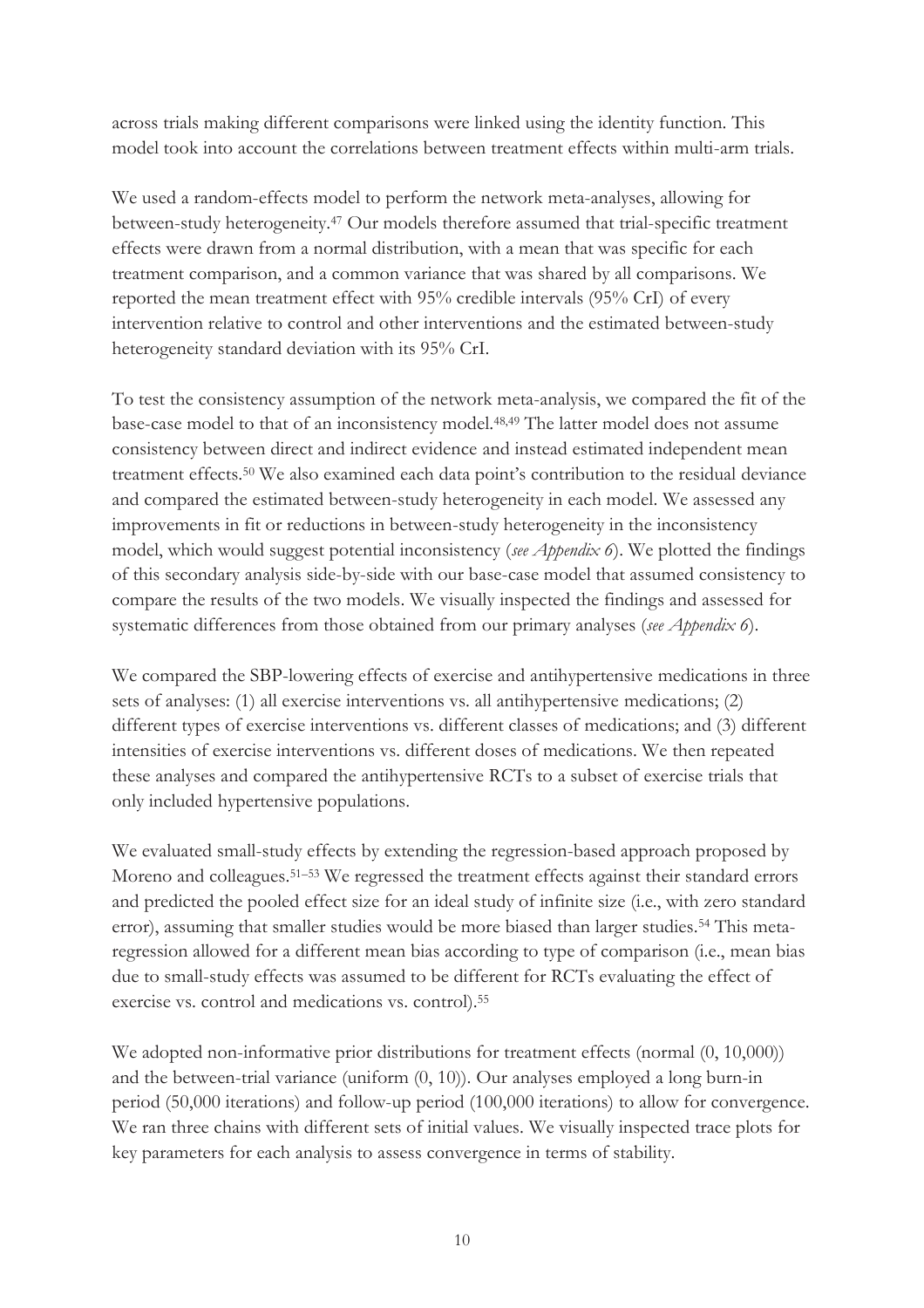#### **Results**

#### *Evidence base for medications*

Using the Cochrane Library, we initially identified 14 potentially relevant meta-analyses of medication therapies aimed at lowering baseline SBP (**Figure 1**). Of these, we selected the most comprehensive meta-analyses within each medication class recommended by the NICE and ESH/ESC guidelines as first-line therapy for hypertension.56–63 In total, these metaanalyses included 316 RCTs. We excluded the trials and trial arms of medications and medication dosages that were not indicated in the BNF. After these exclusions, we included 194 medication RCTs, corresponding to 57 trials of ACE-inhibitors, 36 studies of ARBs, 63 studies of beta-blockers, 9 studies of CCBs, and 46 studies of diuretics. 17 RCTs compared one medication class to another.

#### *Evidence base for exercise interventions*

Of 47 potentially relevant reviews of exercise interventions identified from Medline, we considered the meta-analysis conducted by Cornelissen and Smart to be the most comprehensive in terms of its study identification, selection, review, and synthesis methods.<sup>27</sup> This analysis relied on 93 RCTs published up to February 2012. We subsequently updated this review and identified 2,619 potentially relevant titles and abstracts published until September 2018 (**Figure 1**). We excluded 2,317 records that were irrelevant. Of 302 full-text articles, we included an additional 107 RCTs. In total, we ultimately included 197 RCTs of exercise interventions (*see Appendix 3 for trial characteristics*). 115 of these evaluated endurance training interventions including walking, running, cycling, or aquatic exercises; 30 RCTs evaluated dynamic resistance interventions; 10 evaluated isometric resistance exercises; and 12 tested endurance and resistance training regimens in combination. The remaining 30 RCTs compared one type of exercise intervention to another. No RCTs compared directly exercise against medications.

#### *Characteristics of exercise and medication RCTs*

RCTs of exercise interventions included substantially fewer participants; average sample size in exercise RCTs was 53 (range: 15-464) compared to 139 in RCTs of beta-blockers (7-1092), 174 in studies of ACE-inhibitors (14-625), 188 for diuretics (24-2776), 185 for CCBs (15- 397), and 292 for ARBs (40-1369). Mean age ranged from 50.4 for exercise trials to 55.0 for ARB and diuretics trials. On average, a higher proportion of participants were women in RCTs of exercise interventions (61%) compared to the proportion of women participants in RCTs of medications (ranging from 39% for ARBs to 47% for beta-blockers). While the mean SBP at baseline was 132 mmHg for participants in the RCTs of exercise interventions, it was consistently over 150 mmHg in medication RCTs (**Table 1**).

#### *Distribution of participants in exercise and medication RCTs*

In total, 39,742 participants were included in RCTs testing the SBP-lowering effects of medications and exercise interventions. While 29,281 participants were included in medication trials, 10,461 were included in exercise RCTs (**Figure 2a**). On average, trials of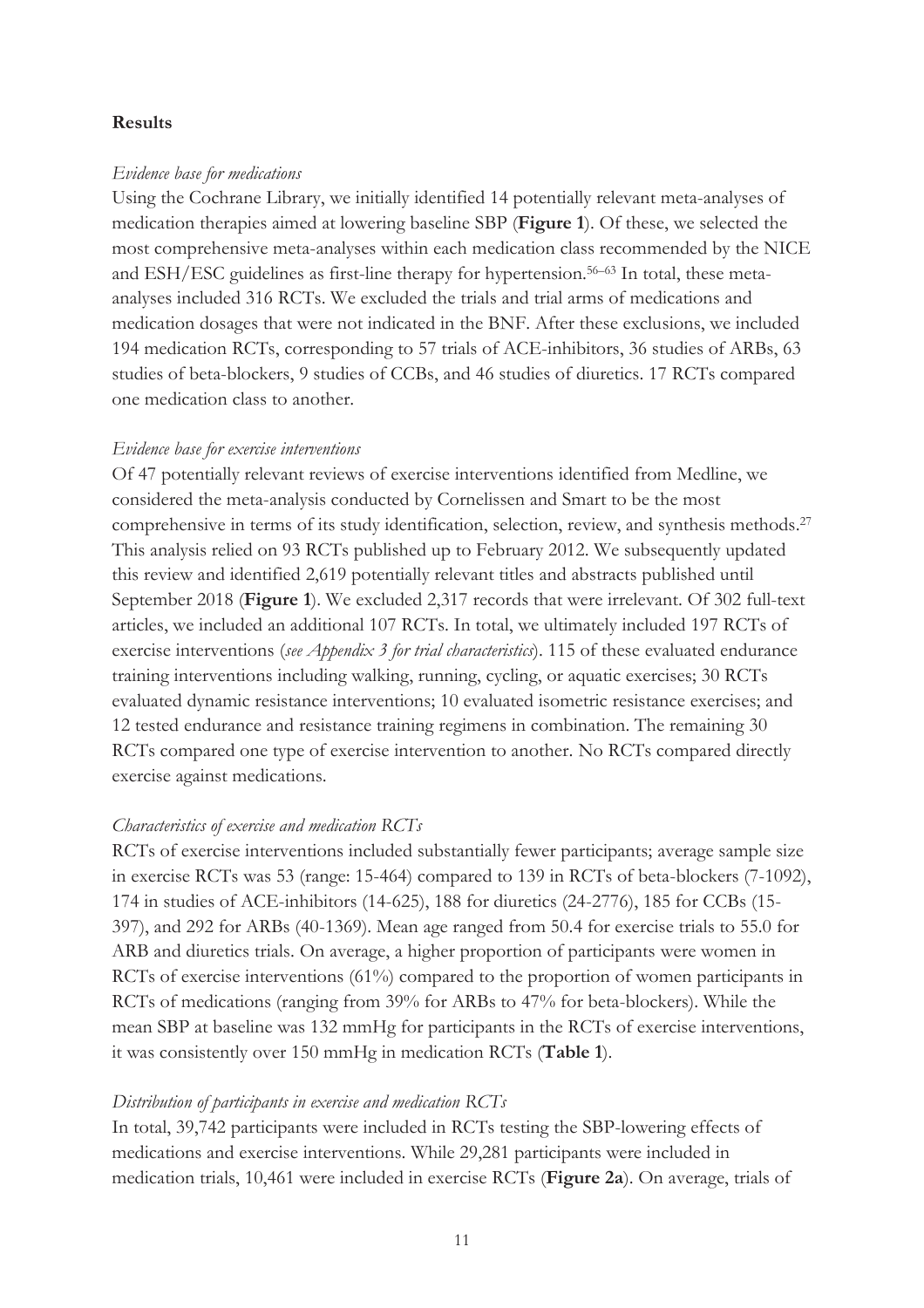individual medication classes had more participants than those included in the RCTs of different types of exercise (**Figure 2b**). The majority of participants included in exercise RCTs were in trials evaluating the effect of endurance training, as compared to control or other exercise interventions (n=8,174). Relatively more participants were included in trials evaluating moderate-intensity exercise alone (n=4,675) compared to those testing low and high-intensity interventions (**Figure 2c**). 56 exercise trials included hypertensive participants (³140 mmHg), corresponding to 3,508 individuals (**Figure 3**). A total of 6,046 and 1,828 participants were included in exercise RCTs with hypertensive populations when using a cutoff of 130 mmHg and 150 mmHg for mean baseline SBP, respectively.

# *Risk of bias*

**Figure 4** and **Appendix 5** summarize the risk of bias in a 10% random sample of exercise and medication RCTs. 17/20 exercise RCTs were judged to be at high risk of performance and detection bias due to lack of blinding while only 1 medication RCT was at high risk of bias on this domain. Risk of attrition bias was also higher in exercise trials (5/20) compared to that in medication trials (0/20). Inadequate reporting complicated our assessments for selection bias with the majority of both exercise and medication trials rated at unclear risk of bias.

# *Comparative effects on SBP*

Across all populations, antihypertensive medications (mean difference: -8.80 mmHg, 95% CrI: -9.58 to -8.02) and exercise interventions (-4.84, 95% CrI: -5.55 to -4.13) were both effective in lowering SBP from baseline as compared to control (**Figure 5a**). Populations receiving medications achieved greater reductions in SBP compared to those participating in physical activity interventions (-3.96, 95% CrI: -5.02 to -2.91).

Compared to control, all types of exercise (endurance: -4.88, 95% CrI: -5.69 to -4.06; resistance: -3.50, 95% CrI: -4.91 to –2.09; isometric: -5.65, 95% CrI: -8.21 to -3.13; and combination of endurance and resistance: -6.49, 95% CrI: -8.17 to -4.82) and all classes of antihypertensive medications (ACE-I: -7.33, 95% CrI: -8.75 to -5.91; ARB: -8.14, 95% CrI: - 9.62 to -6.69; CCB: -10.58, 95% CrI: -12.03 to -9.14; and diuretic: -8.06, 95% CrI: -9.48 to - 6.64) were effective in lowering baseline SBP (**Figure 5b**).

Overall, different types of structured exercise interventions achieved similar reductions from baseline (**Table 2**). One exception was the combination of endurance and resistance training, which was more effective in reducing baseline SBP than dynamic resistance alone  $(-2.99,$ 95% CrI: -5.04 to -0.93). While different classes of antihypertensive medications were generally more effective than different types of exercise interventions, most medication classes (ACE-I, ARB, and diuretic) did not differ beyond chance from isometric resistance and combination of endurance and dynamic resistance exercises.

Participants in low- (-4.60, 95% CrI: -6.51 to -2.69), moderate- (-5.41, 95% CrI: -6.37 to - 4.46), and high-intensity (-3.87, 95% CrI: -5.11 to -2.65) exercise groups achieved greater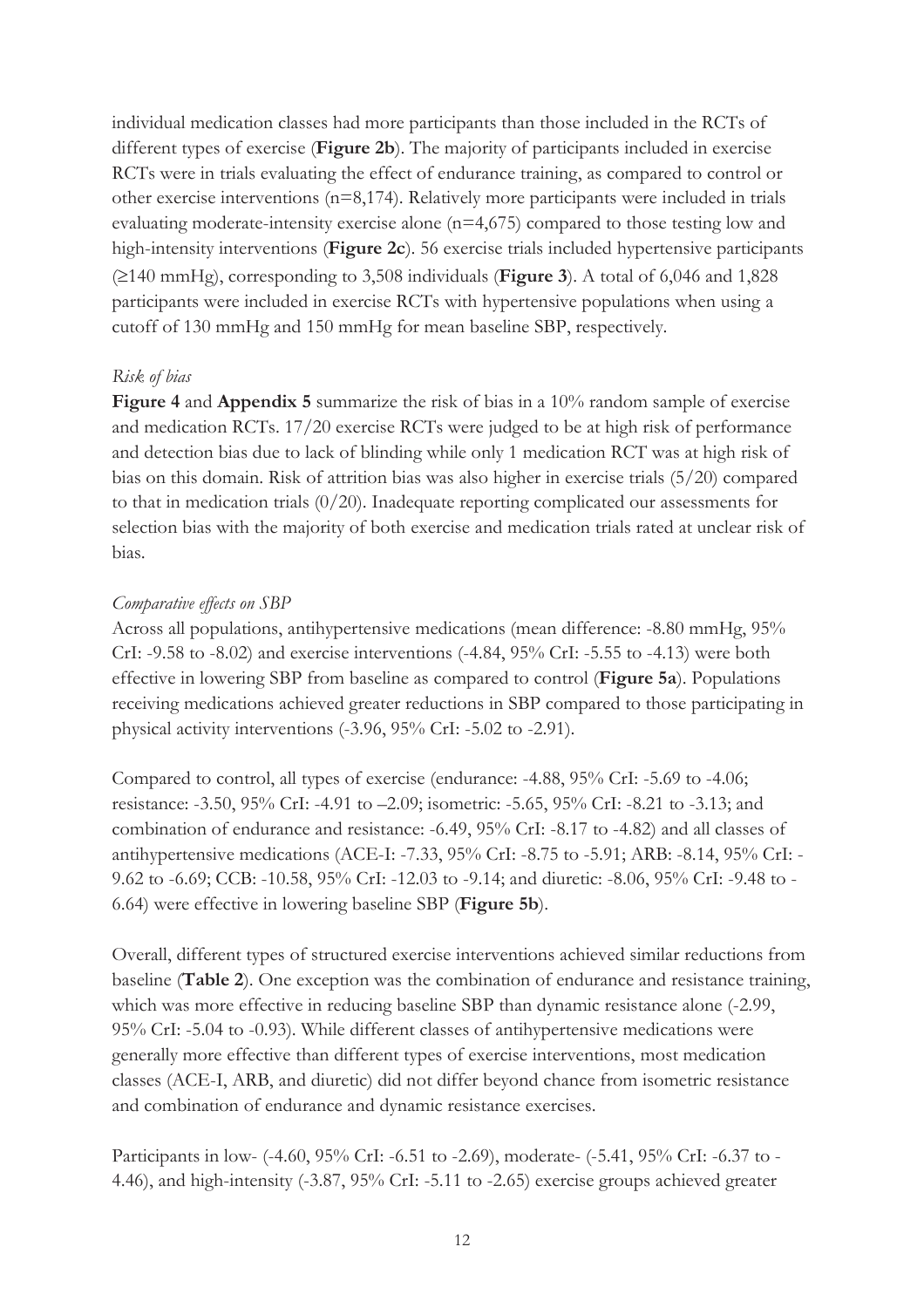reductions in baseline SBP than those in control groups (**Figure 5c**). Similarly, low- and high-dose medications were more effective than control, lowering baseline SBP by 8.29 mmHg (95% CrI: -9.13 to -7.46) and 10.71 mmHg (95% CrI: -11.94 to -9.46), respectively. While a dose gradient was seen for medications, there was substantial uncertainty for effects of different exercise intensities.

There was no detectable evidence of inconsistency in the network meta-analyses (**Appendix 6**). In our small-study effects analysis, we found some evidence that smaller studies reported different results than those in larger studies for both exercise and medication interventions (**Appendix 7**). We observed similar model fit with both models according to total residual deviance and deviance information criterion. The estimated mean bias for exercise vs. control was -1.09 (95% CrI: -1.89 to -0.34) and -1.75 (95% CrI: -2.61 to -0.72) for medications vs. control; however, there was no meaningful reduction in between-study heterogeneity when we adjusted for small-study effects, suggesting that this adjustment did not necessarily explain the observed differences in effects across studies. Since the base-case model fitted well, inferences about observed improvements to model fit or lack thereof may be spurious. Regardless, models adjusted for small-study effects tended to produce smaller treatment effect estimates for both exercise and medication interventions. **Appendix 7**  compares the base-case results with predicted effect size for an ideal study of infinite size for each intervention.

# *Comparative effects on SBP among hypertensive populations (* $\geq$ *140 mmHg)*

Compared to control, exercise reduced SBP by 8.96 mmHg (95% CrI: -10.27 to -7.64) among hypertensive populations  $(≥ 140 \text{ mmHg})$  (**Figure 5a**). We did not observe a difference between the SBP-lowering effects of medications and exercise (0.18, 95% CrI: - 1.35 to 1.68).

SBP was reduced (compared to control) by endurance  $(-8.69, 95\% \text{ CrI}: -10.13 \text{ to } -7.25)$ , dynamic resistance (-7.23, 95% CrI: -10.58 to -3.87), and their combination (-13.51, 95% CrI: -16.55 to -10.45), while the 95% CrI included the null for isometric resistance (-4.92, 95% CrI: -10.28 to 0.38) (**Figure 5b**). Overall, different types of exercise interventions appeared similar to medication interventions in terms of their SBP-lowering effects (**Table 2**).

Hypertensive populations participating in moderate- and high-intensity exercise interventions achieved greater reductions in SBP compared to those in control groups (**Figure 5c**). There were no detectable differences between different intensities of exercise and different doses of medication interventions, however these analyses should be interpreted with caution given the wide 95% CrIs.

#### *Sensitivity analyses with different hypertension cut-offs*

**Figure 6 and Appendix 8** show the findings of sensitivity analyses comparing the SBPlowering effects of exercise and medication interventions at different hypertension cut-offs. Overall, exercise interventions appeared more effective as we restricted the sample of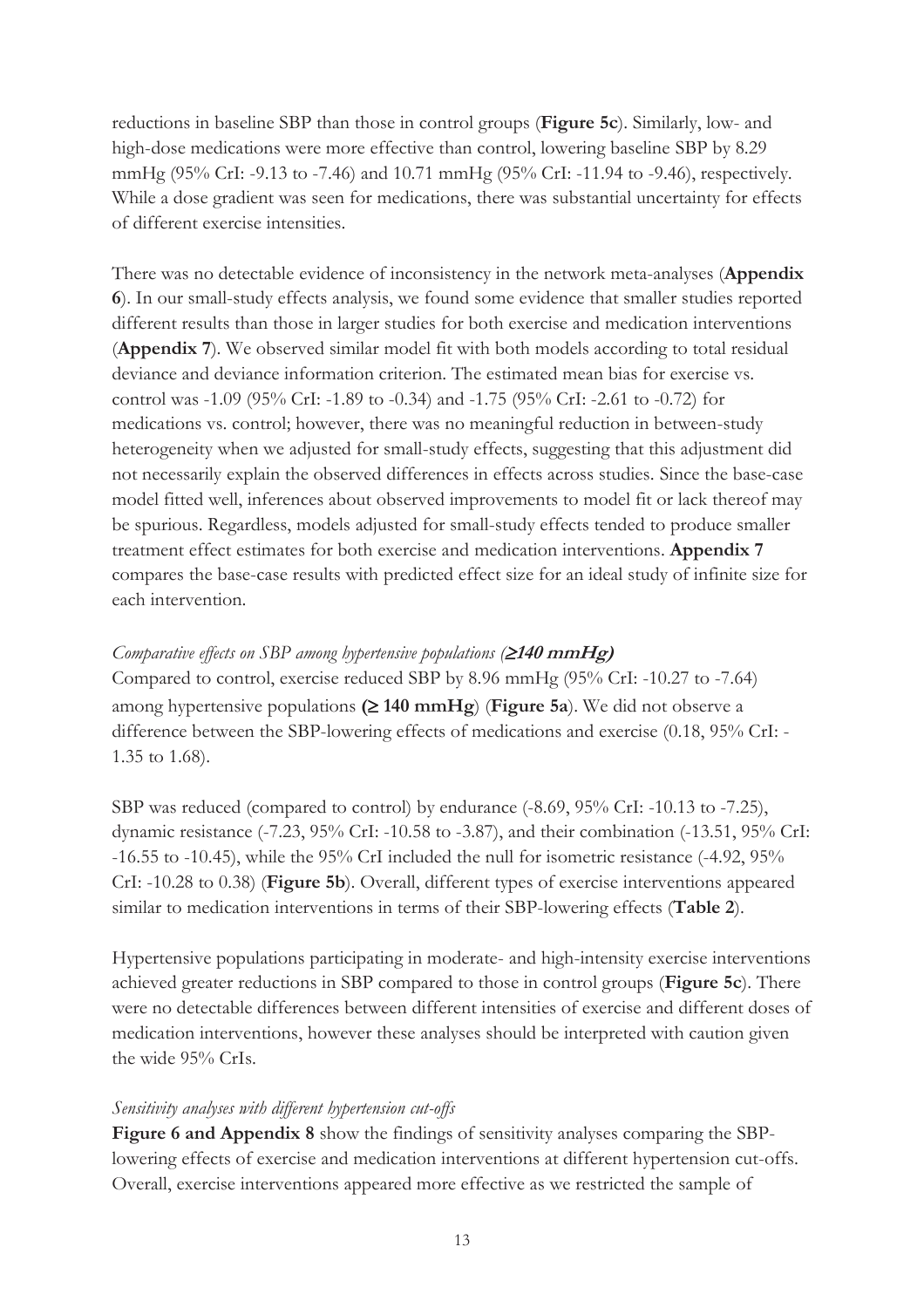exercise trials included in the analysis to those with more hypertensive populations. For example, endurance interventions, compared to control, reduced baseline SBP by 4.88 (95% CrI: (-5.69, -4.06) in the base-case analysis; respective reductions were 6.84 (-7.90 to -5.76) in trials with  $\geq$ 130 mmHg; 8.70 (-10.13 to -7.25) with  $\geq$ 140 mmHg, and 10.74 (-12.70 to -8.77) with  $\geq$ 150 mmHg. There was substantial uncertainty in relative treatment effects when using a cut-off of  $\geq$ 150 mmHg.

#### **Discussion**

In this study, we compared the SBP-lowering effects of commonly used antihypertensive medications and exercise interventions. We found that structured exercise was often evaluated in fewer and smaller trials than medications. While the number of participants included in exercise trials accounted for approximately one quarter of the total in medication trials, only one tenth of the overall hypertensive population (using a 140 mmHg cut-off) came from the exercise trials. Our analyses that synthesized the results of 391 RCTs including 39,742 participants showed that individuals receiving medications achieved greater reductions in SBP than those following structured exercise regimens. However, different types of exercise interventions appeared equally effective as most antihypertensive medications when we limited our analyses to trials in populations with high SBP. The effectiveness of exercise increased as we adopted higher SBP cut-offs to define hypertension.

#### *Comparison with other studies in the literature*

To the best of our knowledge, our study is the first formal evaluation of the comparative effectiveness of exercise and medications on SBP. However, a large number of previous systematic reviews and meta-analyses have examined the SBP-lowering effects of medications8,64–<sup>67</sup> and exercise separately.27,68–<sup>72</sup> Similar to other reviews, our study identified a diverse set of exercise interventions that varied in terms of their formulation, intensity, frequency, and duration. Aerobic endurance was the most frequently studied type of exercise, followed by dynamic resistance.

Our findings differed from the meta-analysis by Cornelissen and Smart in two key ways.<sup>27</sup> First, the magnitude of SBP reduction achieved with resistance training was considerably higher in our study, likely reflecting the large numbers of newer RCTs included in our study evaluating this type of exercise and having favourable results. This was particularly so when we limited our analyses to exercise RCTs with hypertensive populations. Second, we found compelling evidence that combining endurance and dynamic resistance training was effective in reducing SBP. The previous review had insufficient evidence on the effectiveness of combining endurance and dynamic resistance exercise.

#### *Implications for policy and practice*

These findings could be used to examine and improve the evidence base supporting exercise recommendations. Current exercise recommendations are primarily based on observational evidence and highly variable across different settings.73 For example, in the UK, the National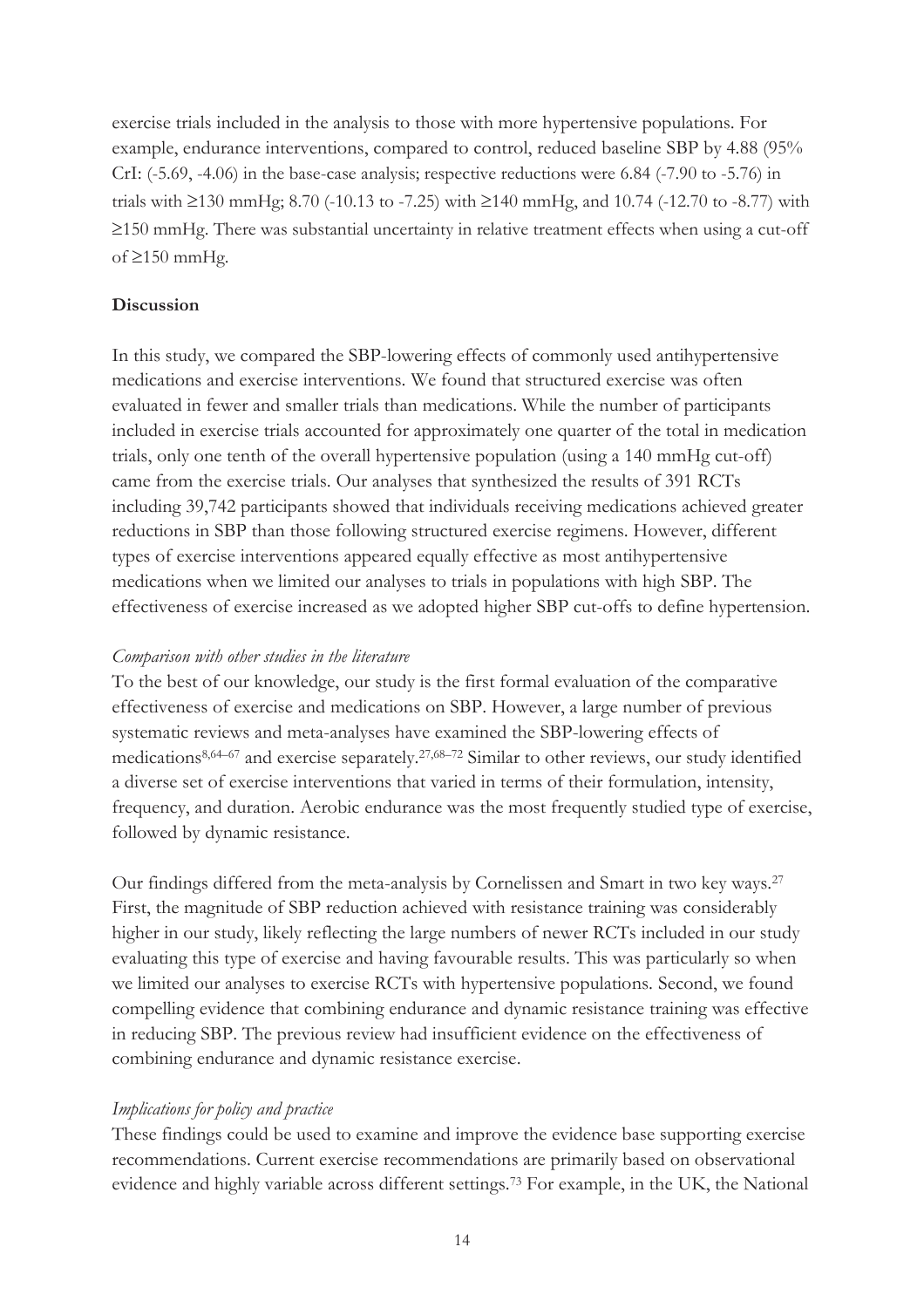Health Service exercise guidelines for healthy adults 19 to 64 years of age recommend either (1) a combination of at least 150 minutes per week of moderate aerobic activity and strength training on 2 or more days a week or (2) a combination of 75 minutes per week of vigorous endurance activity and strength training on 2 or more days a week.74 Notably, while the guidelines specify the recommended duration of strength training, they do not specify its optimal volume and intensity. Examining and corroborating the evidence base behind these recommendations is not straightforward using the available exercise RCTs on SBP. For example, only a small subset of studies identified in our review tested the effectiveness of the combination of endurance and dynamic resistance training. Although these types of interventions were often effective, especially in hypertensive populations, their frequency and duration were not consistently reported to determine the optimal formulation and dose of physical activity to maximize its benefit. We also did not observe a dose-response relationship between exercise intensity and SBP reduction.

Recent changes to major practice guidelines developed by ACC/AHA will substantially increase the number of people labelled as having hypertension.13,14 While our findings support previous calls to prescribe exercise as a treatment option for hypertension,<sup>75,76</sup> relatively little is known about the effectiveness and comparative effectiveness of implementation strategies for optimal exercise uptake.<sup>77</sup>–<sup>80</sup> Health care systems are therefore ill-equipped to ensure effective adoption of and adherence to exercise prescriptions. Despite the availability of national guidelines promoting exercise, levels of physical activity remain stubbornly low worldwide.81 For example, an estimated 40% of adults in the Americas and many European counties are physically inactive.82,83 Given our findings that even lowintensity exercise may be effective in reducing SBP, renewed attention is warranted to identify effective strategies to promote exercise.

While our study suggests that exercise effectively lowers baseline SBP, the generalisability of these findings to real-world settings should be investigated further. Most exercise trials in our study included healthy adults with optimal or mildly elevated blood pressure. When participants had elevated SBP, exercise was often evaluated as an add-on to background antihypertensive therapy. Unlike trial populations in our review, the majority of individuals in actual clinical practice who are eligible for antihypertensive therapy have multiple chronic conditions and receive several medications. Substituting medication therapy with exercise prescriptions in these populations may therefore be challenging.85 The proportion of such patient populations who can adopt some meaningful amount of exercise is unknown. This is further compounded by the reporting quality of exercise trials. According to a recent analysis, descriptions of exercise interventions in hypertension trials were inadequately detailed for their replication in practice.<sup>84</sup> Nevertheless, our findings can form the basis of evidence-based discussions between patients and their doctors about the SBP-lowering benefits of exercise. Although the effect of exercise is modest among individuals with moderately elevated SBP, providers should still have such discussions with their patients who are newly eligible for antihypertensive therapy as a result of recent changes to ACC/AHA guidelines.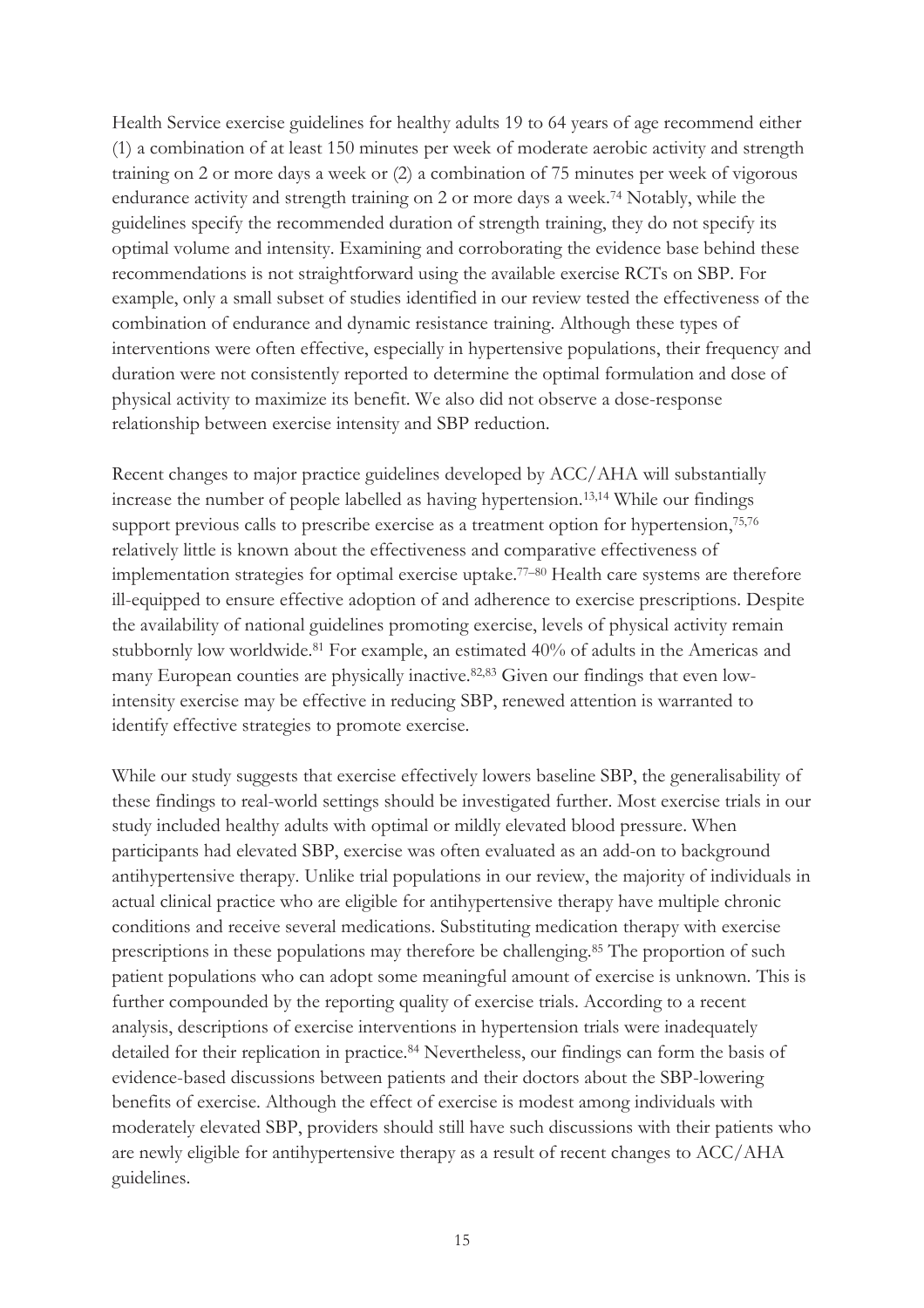#### *Implications for research*

Studies comparing the effectiveness of medications and non-medication interventions are rare. Similar to our previous study,<sup>28</sup> we did not identify any RCTs that directly compared the SBP-lowering effects of antihypertensive medications and structured training programs. To address this gap, future studies should adopt exercise as an active comparator in trials of interventions aimed at preventing, managing, or treating cardiovascular diseases. Pharmaceutical companies, which in recent years have sponsored the majority of clinical studies, currently have little incentive to design studies that compare their products to nonmedication alternatives.86 Encouraging sponsors to include established non-pharmacological alternatives in head-to-head trials will require buy-in from drug licensing agencies such as the Food and Drug Administration and European Medicines Agency, health technology assessment bodies such as NICE, research funders such as the National Institutes of Health in the US and National Institute for Health Research in the UK, and research ethics committees.

In the absence of head-to-head RCTs that directly compare exercise and drug interventions, network meta-analyses can rely on existing studies and generate valuable evidence to inform policy and practice.87 Network meta-analyses that compare the benefits and harms of multiple interventions are increasingly common in the medical literature.<sup>88,89</sup> However, most consider pharmacological or non-pharmacological interventions separately. Combining these bodies of literature in network meta-analyses could identify areas where exercise interventions should be considered as viable alternatives to medications. In areas where evidence is inconclusive or biased, network meta-analyses could help inform the design of future head-to-head RCTs.<sup>90</sup>

#### *Limitations*

This study had several limitations. First, our electronic searches were conducted in Medline and did not cover other relevant bibliographic databases. Therefore, we may have missed relevant RCTs of exercise interventions if they were published in journals not indexed in Medline. Still, our review covered almost twice as many RCTs as those included in the most comprehensive systematic review to date.

Second, we did not update the list of studies included in the previously published metaanalyses of antihypertensive medications, which were published from 2008 to 2016. However, it is unlikely that we missed additional RCTs of medications, as the majority of antihypertensive medications are off patent and there is no longer an active research agenda evaluating their SBP-lowering effects.

Third, we relied on indirect evidence to determine the comparative SBP-lowering effects of exercise and medications. Such indirect comparisons could be biased if there is an imbalance in the distribution of unmeasured or unknown relative treatment modifiers across trials comparing different interventions.91 We summarised results from substantially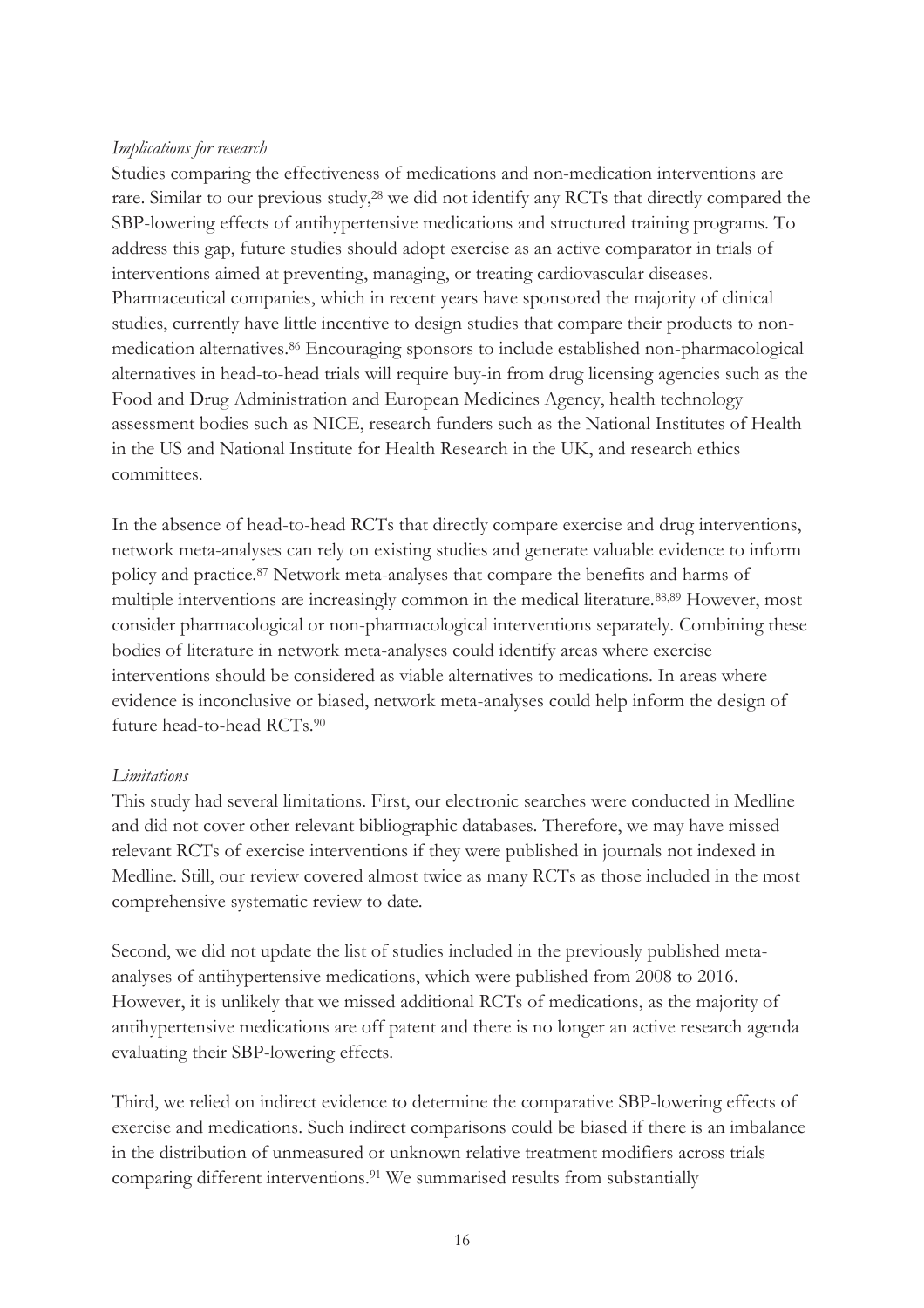heterogeneous RCTs from different settings and time periods. Trials included diverse participant populations, intervention definitions, comparators, and outcome measurements. Findings of our network meta-analyses should hence be interpreted with caution.<sup>92</sup> Transitivity may be tenuous given the typically different levels of SBP in medication vs. exercise trials. However, when we tried to match trial populations more closely, the gap between medication and exercise in efficacy diminished. As we limited our analyses to more hypertensive populations, exercise interventions appeared more effective.

Fourth, while we obtained clinically relevant relative treatment effects for antihypertensive medications, we may have underestimated the magnitude of SBP-lowering associated with exercise interventions. We excluded trials of medications and dosages that were considered to be ineffective or suboptimal by the BNF even though we did not exclude any exercise trials on this basis, as there is no equivalent body that is responsible for evaluating the effectiveness of structured exercise interventions and determining their suitability as treatment options in clinical practice.

Fifth, our review shares the limitations of the studies on which it is based. Although we did not formally evaluate the internal validity of all included RCTs, we conducted a risk of bias assessment in a 10% random sample. Both exercise and medication trials had limitations in their reporting, which severely limited our accurate evaluation. We considered exercise trials to be at higher risk of performance and detection bias as compared to medication trials, primarily due to lack of blinding of investigators and participants in exercise trials. This may have greater implications on the reliability of estimates from exercise trials given the semiobjective nature of SBP-lowering. However, a recent meta-epidemiological study found no significant association between treatment effects and adequate blinding in physical therapy trials.93 In contrast to the findings of a recent comprehensive review that showed a different level of reporting bias between meta-analyses of pharmacological and non-pharmacological interventions,94 we observed a similar relationship between trial size and magnitude of effect for both exercise and medications. Small-study effects may reflect publication bias, differential presence of quality issues in smaller trials, but also many other factors.<sup>95</sup> Although exercise trials tended to be smaller, antihypertensive medication trials were not immune to small-study effects, which could explain our findings.

Exercise trials had several other methodological drawbacks. The majority of exercise trials included healthy adults with optimal blood pressure at baseline; reduction in blood pressure may be larger when the starting point is higher. Also, unlike antihypertensive medication trials, most exercise trials evaluated SBP only as secondary or tertiary outcomes; sample sizes were often too small to adequately control for confounding and produce reliable estimates of treatment effects; the composition of control arms was heterogeneous (e.g., some trials included exercise as an add-on to background antihypertensive therapy while others did not allow for such therapy); and the methods used to measure SBP varied considerably across trials (e.g., ranging from office-based measurement to ambulatory measurement). Similar to the findings of a recent analysis, reporting of harms associated with exercise interventions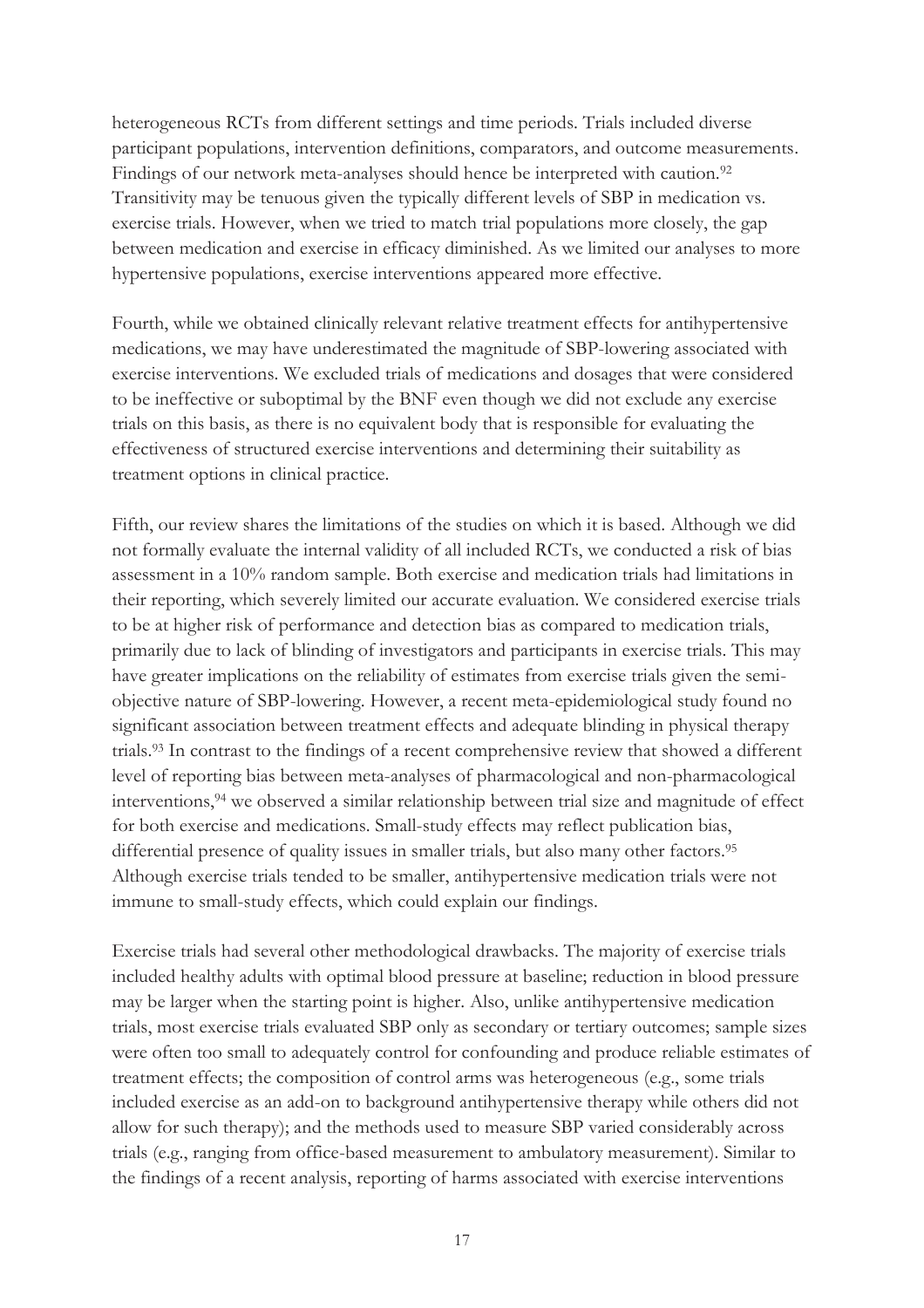was rare and inconsistent.<sup>95</sup> Taken together, these variations highlight the need for a more standardised approach to the design, conduct, analysis, and reporting of exercise trials. Whether the reliability of estimates from exercise trials is similar to those from trials of antihypertensive medications should be evaluated in the future.

# *Conclusions*

The effect of exercise interventions on SBP remains under-studied in relation to commonly used medications, especially among hypertensive populations. Many studied types and intensities of exercise interventions demonstrate modest but consistent reductions in SBP across diverse populations and settings. The SBP-lowering effects of exercise among hypertensive populations appear similar to that of commonly used antihypertensive medications but this is tempered by the observed differences in study population characteristics.

# **References**

- 1. Lewington S, Clarke R, Qizilbash N, Peto R, Collins R. Age-specific relevance of usual blood pressure to vascular mortality: a meta-analysis of individual data for one million adults in 61 prospective studies. *Lancet*. 2002;360(9349):1903-1913.
- 2. Stamler J, Stamler R, Neaton JD. Blood pressure, systolic and diastolic, and cardiovascular risks. US population data. *Arch Intern Med*. 1993;153(5):598-615.
- 3. Rutan GH, Kuller LH, Neaton JD, Wentworth DN, McDonald RH, Smith WM. Mortality associated with diastolic hypertension and isolated systolic hypertension among men screened for the Multiple Risk Factor Intervention Trial. *Circulation*. 1988;77(3):504-514.
- 4. Sesso HD, Stampfer MJ, Rosner B, et al. Systolic and diastolic blood pressure, pulse pressure, and mean arterial pressure as predictors of cardiovascular disease risk in Men. *Hypertension*. 2000;36(5):801-807.
- 5. Lim SS, Vos T, Flaxman AD, et al. A comparative risk assessment of burden of disease and injury attributable to 67 risk factors and risk factor clusters in 21 regions, 1990-2010: a systematic analysis for the Global Burden of Disease Study 2010. *Lancet*. 2012;380(9859):2224-2260. doi:10.1016/S0140-6736(12)61766-8
- 6. Moser M. Evolution of the treatment of hypertension from the 1940s to JNC V. *Am J Hypertens*. 1997;10(3):2S-8S.
- 7. Karmali KN, Lloyd-Jones DM, Berendsen MA, et al. Drugs for Primary Prevention of Atherosclerotic Cardiovascular Disease: An Overview of Systematic Reviews. *JAMA Cardiol*. 2016;1(3):341-349. doi:10.1001/jamacardio.2016.0218
- 8. Blood Pressure Lowering TreatmentTrialists'Collaboration. Blood pressure-lowering treatment based on cardiovascular risk: a meta-analysis of individual patient data. *Lancet*. 2014;384(9943):591-598. doi:10.1016/S0140-6736(14)61212-5
- 9. Moran AE, Forouzanfar MH, Roth GA, et al. The global burden of ischemic heart disease in 1990 and 2010: the Global Burden of Disease 2010 study. *Circulation*. 2014;129(14):1493- 1501. doi:10.1161/CIRCULATIONAHA.113.004046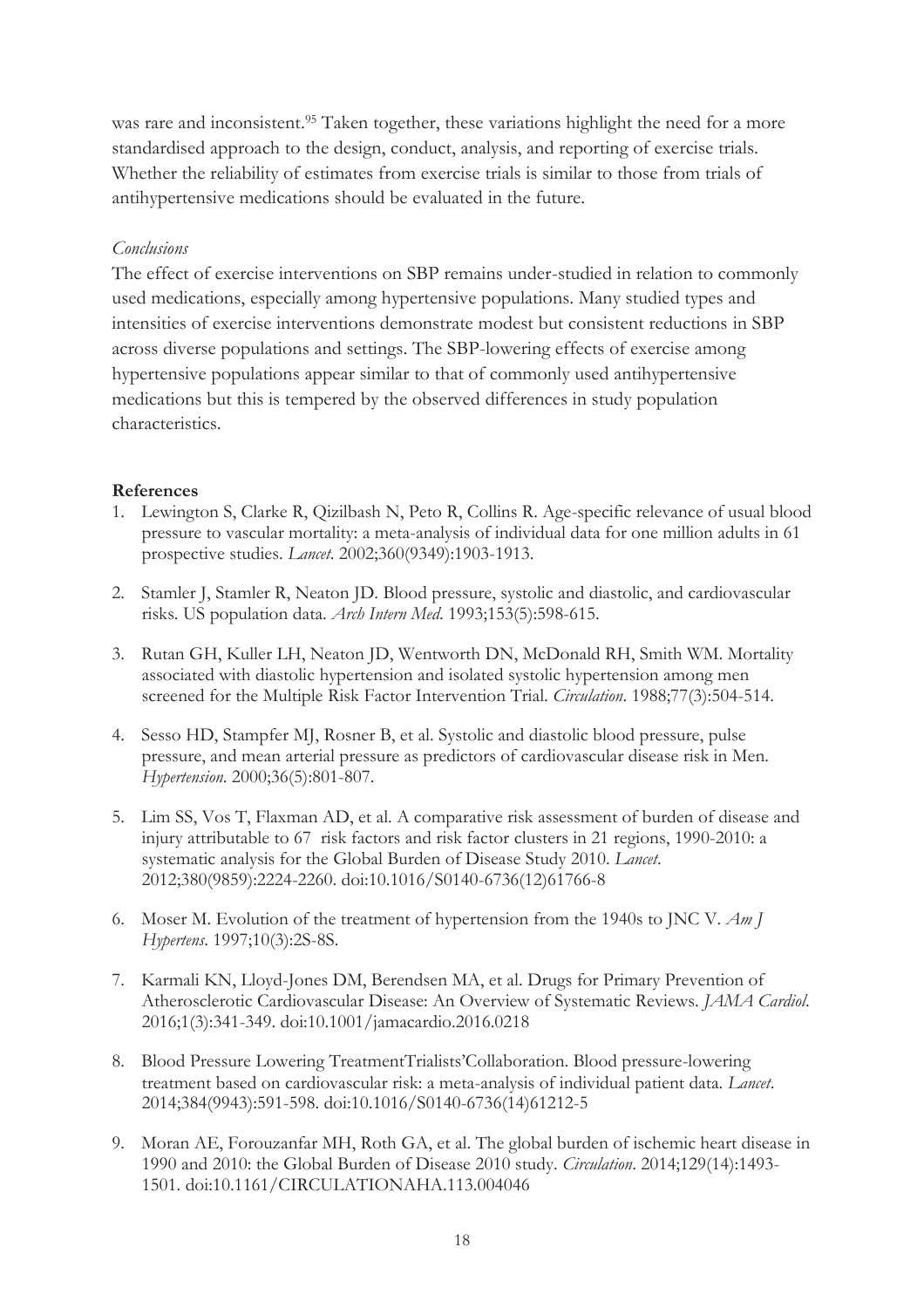- 10. Gu Q, Burt VL, Dillon CF, Yoon S. Trends in antihypertensive medication use and blood pressure control among United States adults with hypertension: the National Health And Nutrition Examination Survey, 2001 to 2010. *Circulation*. 2012;126(17):2105-2114. doi:10.1161/CIRCULATIONAHA.112.096156
- 11. NHS Digital. *Prescriptions Dispensed in the Community England 2006 to 2016*.; 2017. https://files.digital.nhs.uk/publication/s/o/pres-disp-com-eng-2006-16-rep.pdf.
- 12. Whelton PK, Carey RM, Aronow WS, et al. 2017 ACC/AHA/AAPA/ABC/ACPM/AGS/APhA/ASH/ASPC/NMA/PCNA Guideline for the Prevention, Detection, Evaluation, and Management of High Blood Pressure in Adults: Executive Summary: A Report of the American College of Cardiology/American Heart Association Task Force on Clinical Practice Guidelines. *Hypertension*. 2018;71(6):1269-1324. doi:10.1161/HYP.0000000000000066
- 13. Khera R, Lu Y, Lu J, et al. Impact of 2017 ACC/AHA guidelines on prevalence of hypertension and eligibility for antihypertensive treatment in United States and China: nationally representative cross sectional study. *BMJ*. 2018;362:k2357.
- 14. Muntner P, Carey RM, Gidding S, et al. Potential US Population Impact of the 2017 ACC/AHA High Blood Pressure Guideline. *Circulation*. 2018;137(2):109-118. doi:10.1161/CIRCULATIONAHA.117.032582
- 15. Kantor ED, Rehm CD, Haas JS, Chan AT, Giovannucci EL. Trends in Prescription Drug Use Among Adults in the United States From 1999-2012. *JAMA*. 2015;314(17):1818-1831. doi:10.1001/jama.2015.13766
- 16. Hajjar ER, Cafiero AC, Hanlon JT. Polypharmacy in elderly patients. *Am J Geriatr Pharmacother*. 2007;5(4):345-351. doi:10.1016/j.amjopharm.2007.12.002
- 17. OECD. *Health at a Glance 2017*. https://www.oecd-ilibrary.org/social-issues-migrationhealth/health-at-a-glance\_19991312.
- 18. Kesselheim AS, Avorn J, Sarpatwari A. The high cost of prescription drugs in the united states: Origins and prospects for reform. *JAMA*. 2016;316(8):858-871. doi:10.1001/jama.2016.11237
- 19. Berlin JA, Colditz GA. A meta-analysis of physical activity in the prevention of coronary heart disease. *Am J Epidemiol*. 1990;132(4):612-628.
- 20. Warburton DER, Nicol CW, Bredin SSD. Health benefits of physical activity: the evidence. *CMAJ*. 2006;174(6):801-809. doi:10.1503/cmaj.051351
- 21. Li J, Siegrist J. Physical activity and risk of cardiovascular disease--a meta-analysis of prospective cohort studies. *Int J Environ Res Public Health*. 2012;9(2):391-407. doi:10.3390/ijerph9020391
- 22. Murtagh EM, Nichols L, Mohammed MA, Holder R, Nevill AM, Murphy MH. The effect of walking on risk factors for cardiovascular disease: an updated systematic review and metaanalysis of randomised control trials. *Prev Med*. 2015;72:34-43. doi:10.1016/j.ypmed.2014.12.041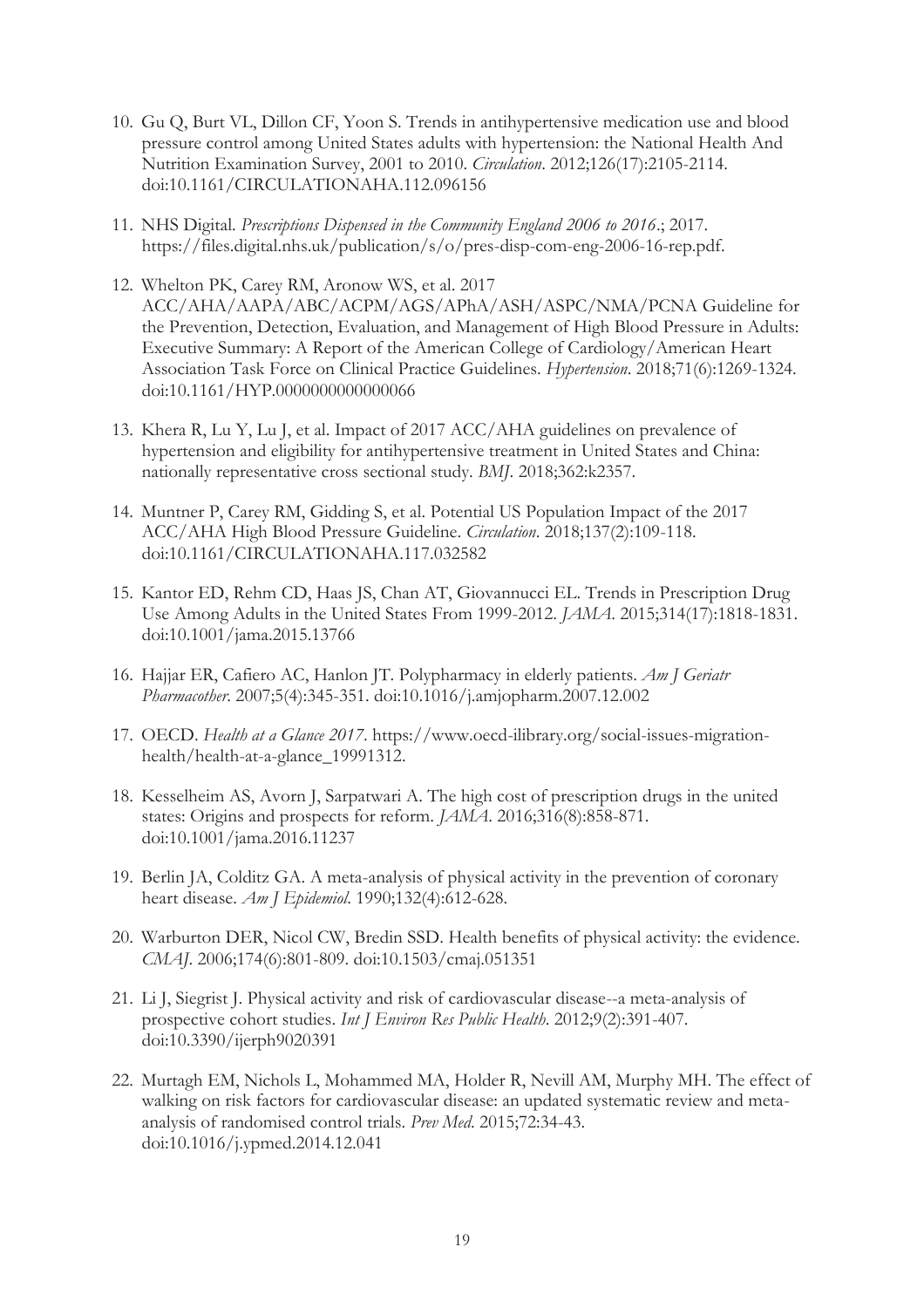- 23. Chudyk A, Petrella RJ. Effects of exercise on cardiovascular risk factors in type 2 diabetes: a meta-analysis. *Diabetes Care*. 2011;34(5):1228-1237. doi:10.2337/dc10-1881
- 24. Kelley GA, Kelley KS, Franklin B. Aerobic exercise and lipids and lipoproteins in patients with cardiovascular disease: a meta-analysis of randomized controlled trials. *J Cardiopulm Rehabil*. 2006;26(3):131-139; quiz 140-141, discussion 142-144.
- 25. Kodama S, Tanaka S, Saito K, et al. Effect of aerobic exercise training on serum levels of high-density lipoprotein cholesterol: a meta-analysis. *Arch Intern Med*. 2007;167(10):999-1008. doi:10.1001/archinte.167.10.999
- 26. Whelton SP, Chin A, Xin X, He J. Effect of aerobic exercise on blood pressure: a metaanalysis of randomized, controlled trials. *Ann Intern Med*. 2002;136(7):493-503.
- 27. Cornelissen VA, Smart NA. Exercise training for blood pressure: a systematic review and meta-analysis. *J Am Heart Assoc*. 2013;2(1):e004473. doi:10.1161/JAHA.112.004473
- 28. Naci H, Ioannidis JPA. Comparative effectiveness of exercise and drug interventions on mortality outcomes: metaepidemiological study. *BMJ*. 2013;347:f5577.
- 29. National Institute for Health and Care Excellence. *CG 127: Hypertension in Adults: Diagnosis and Management*.; 2016. https://www.nice.org.uk/guidance/cg127.
- 30. 2013 Practice guidelines for the management of arterial hypertension of the European Society of Hypertension (ESH) and the European Society of Cardiology (ESC): ESH/ESC Task Force for the Management of Arterial Hypertension. *J Hypertens*. 2013;31(10):1925- 1938. doi:10.1097/HJH.0b013e328364ca4c
- 31. Dickson J. The British National Formulary: Checking, medicines and clinicians. *Stud Health Technol Inform*. 2015;215:41-51.
- 32. Higgins J. Green S. Cochrane handbook for systematic reviews of interventions Version 5.1. 0. The Cochrane Collaboration. *Confidence intervals*. 2011.
- 33. Caspersen CJ, Powell KE, Christenson GM. Physical activity, exercise, and physical fitness: definitions and distinctions for health-related research. *Public Health Reports*. 1985;100(2):126- 131.
- 34. American College of Sports Medicine Position Stand. The recommended quantity and quality of exercise for developing and maintaining cardiorespiratory and muscular fitness, and flexibility in healthy adults. *Med Sci Sports Exerc*. 1998;30(6):975-991.
- 35. Higgins JPT, Altman DG, Gøtzsche PC, et al. The Cochrane Collaboration's tool for assessing risk of bias in randomised trials. *BMJ*. 2011;343. doi:10.1136/bmj.d5928
- 36. Salanti G, Kavvoura FK, Ioannidis JPA. Exploring the geometry of treatment networks. *Ann Intern Med*. 2008;148(7):544-553.
- 37. Chaimani A, Higgins JPT, Mavridis D, Spyridonos P, Salanti G. Graphical tools for network meta-analysis in STATA. *PLoS One*. 2013;8(10):e76654. doi:10.1371/journal.pone.0076654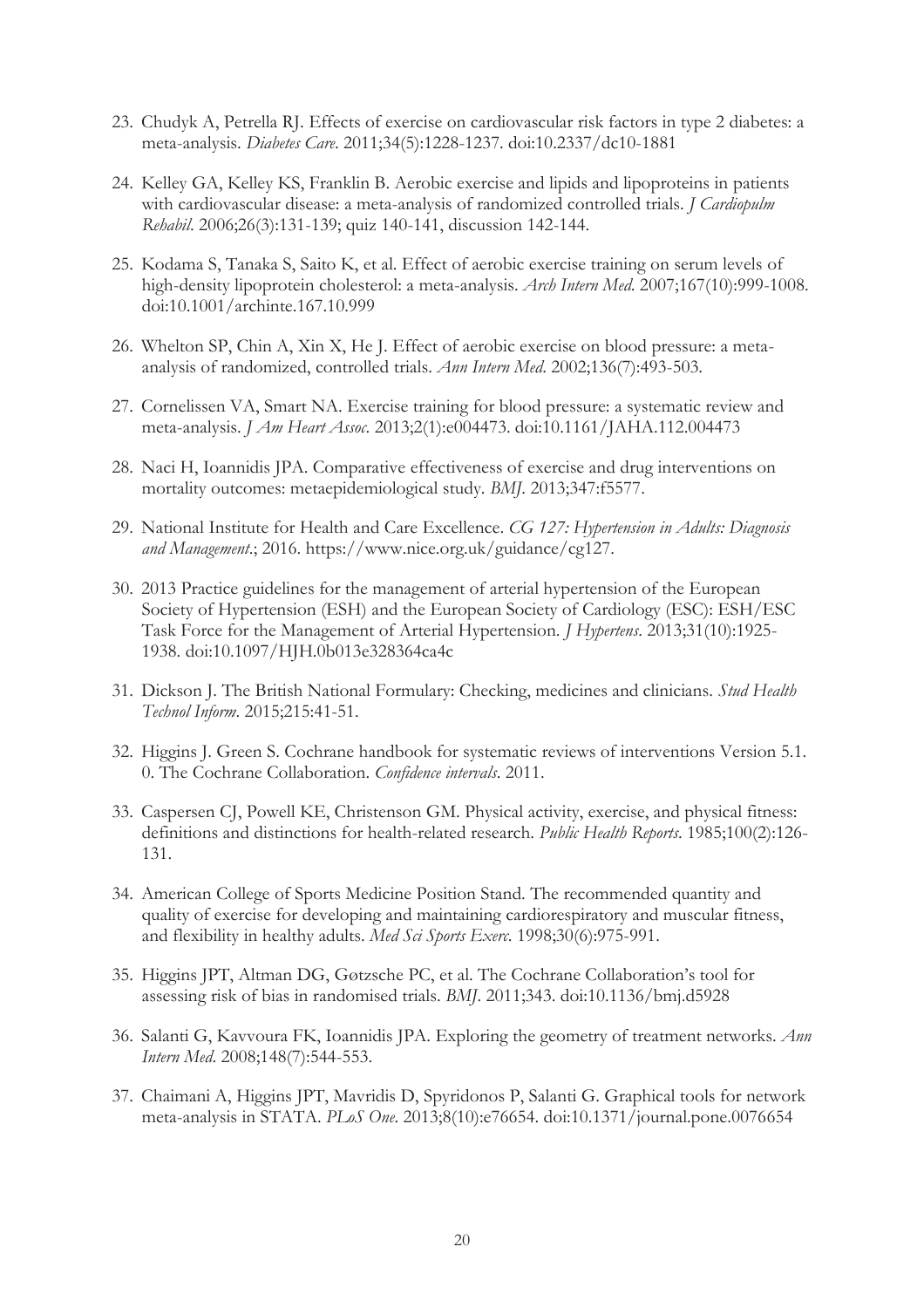- 38. Caldwell DM, Ades AE, Higgins JPT. Simultaneous comparison of multiple treatments: combining direct and indirect evidence. *BMJ*. 2005;331(7521):897-900. doi:10.1136/bmj.331.7521.897
- 39. Mills EJ, Thorlund K, Ioannidis JPA. Demystifying trial networks and network metaanalysis. *BMJ*. 2013;346:f2914.
- 40. Salanti G, Higgins JPT, Ades AE, Ioannidis JPA. Evaluation of networks of randomized trials. *Stat Methods Med Res*. 2008;17(3):279-301. doi:10.1177/0962280207080643
- 41. Lu G, Ades AE. Combination of direct and indirect evidence in mixed treatment comparisons. *Stat Med*. 2004;23(20):3105-3124. doi:10.1002/sim.1875
- 42. Cipriani A, Higgins JP, Geddes JR, Salanti G. Conceptual and technical challenges in network meta-analysis. *Annals of internal medicine*. 2013;159(2):130-137.
- 43. Lunn DJ, Thomas A, Best N, Spiegelhalter D. WinBUGS-a Bayesian modelling framework: concepts, structure, and extensibility. *Statistics and computing*. 2000;10(4):325-337.
- 44. Dias S, Welton NJ, Sutton AJ, Ades AE. NICE DSU technical support document 2: a generalised linear modelling framework for pairwise and network meta-analysis of randomised controlled trials. 2011.
- 45. Dias S, Sutton AJ, Ades AE, Welton NJ. Evidence synthesis for decision making 2: a generalized linear modeling framework for pairwise and network meta-analysis of randomized controlled trials. *Medical Decision Making*. 2013;33(5):607-617.
- 46. Dias S, Welton NJ, Sutton AJ, Ades AE. Evidence synthesis for decision making 1: introduction. *Medical decision making*. 2013;33(5):597-606.
- 47. Borenstein M, Hedges LV, Higgins JPT, Rothstein HR. A basic introduction to fixed-effect and random-effects models for meta-analysis. *Res Synth Methods*. 2010;1(2):97-111. doi:10.1002/jrsm.12
- 48. Dias S, Welton NJ, Sutton AJ, Caldwell DM, Lu G, Ades AE. NICE DSU Technical Support Document 4: Inconsistency in networks of evidence based on randomised controlled trials. *NICE Decision Support Unit*. 2011.
- 49. Dias S, Welton NJ, Sutton AJ, Caldwell DM, Lu G, Ades AE. Evidence synthesis for decision making 4: inconsistency in networks of evidence based on randomized controlled trials. *Medical Decision Making*. 2013;33(5):641-656.
- 50. Lu G, Ades AE. Assessing evidence inconsistency in mixed treatment comparisons. *Journal of the American Statistical Association*. 2006;101(474):447-459.
- 51. Dias S, Sutton AJ, Welton NJ, Ades AE. NICE DSU Technical Support Document 3: Heterogeneity: subgroups, meta-regression, bias and bias-adjustment. 2011.
- 52. Dias S, Sutton AJ, Welton NJ, Ades AE. Evidence synthesis for decision making 3: heterogeneity—subgroups, meta-regression, bias, and bias-adjustment. *Medical Decision Making*. 2013;33(5):618-640.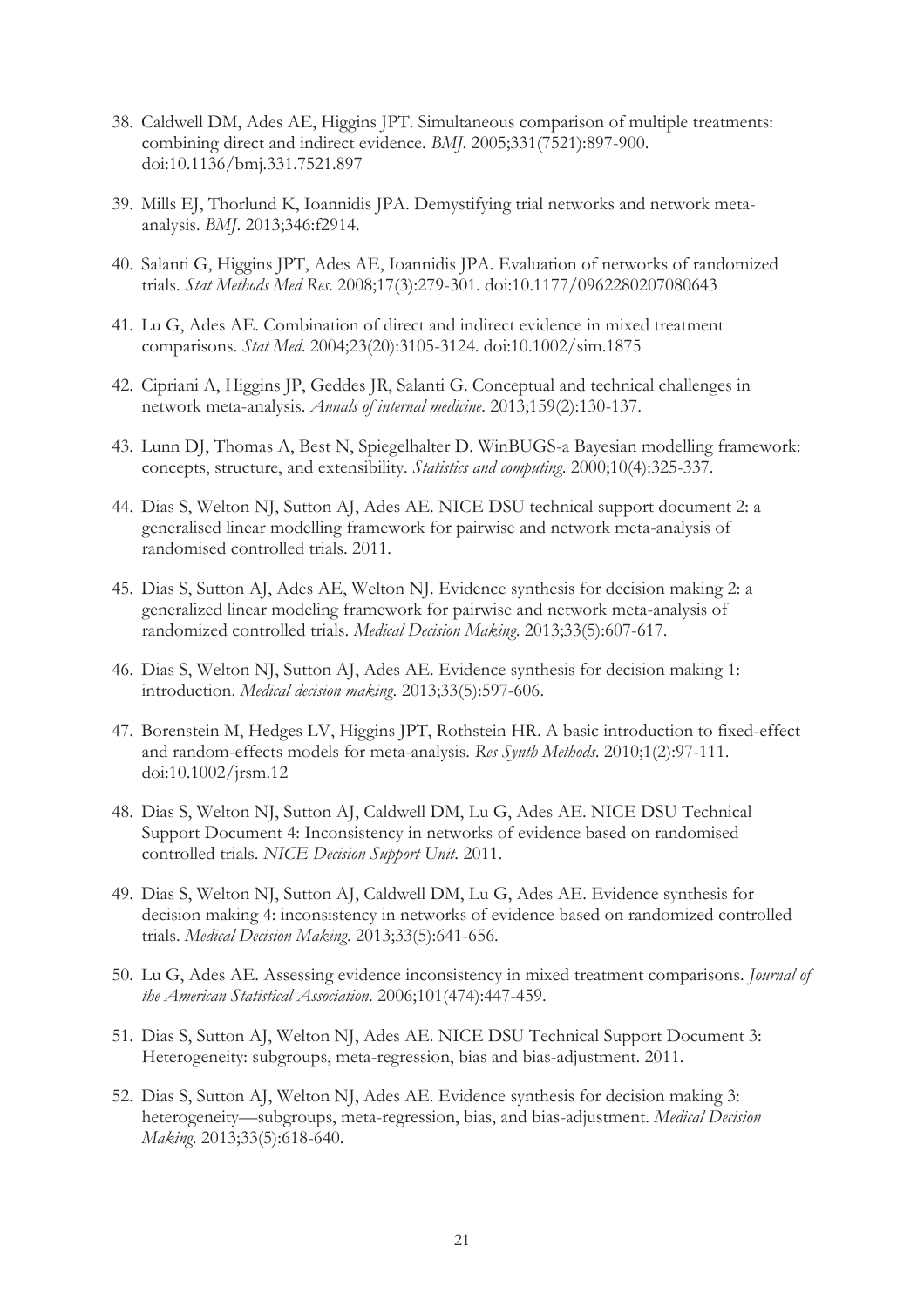- 53. Moreno SG, Sutton AJ, Turner EH, et al. Novel methods to deal with publication biases: secondary analysis of antidepressant trials in the FDA trial registry database and related journal publications. *Bmj*. 2009;339:b2981.
- 54. Moreno SG, Sutton AJ, Ades A, et al. Assessment of regression-based methods to adjust for publication bias through a comprehensive simulation study. *BMC Medical Research Methodology*. 2009;9(1):2. doi:10.1186/1471-2288-9-2
- 55. Dias S, Welton NJ, Marinho VCC, Salanti G, Higgins JPT, Ades AE. Estimation and adjustment of bias in randomized evidence by using mixed treatment comparison metaanalysis. *Journal of the Royal Statistical Society: Series A (Statistics in Society)*. 2010;173(3):613-629. doi:10.1111/j.1467-985X.2010.00639.x
- 56. Heran BS, Wong MMY, Heran IK, Wright JM. Blood pressure lowering efficacy of angiotensin receptor blockers for primary hypertension. *Cochrane Database Syst Rev*. 2008;(4):CD003822. doi:10.1002/14651858.CD003822.pub2
- 57. Heran BS, Wong MM, Heran IK, Wright JM. Blood pressure lowering efficacy of angiotensin converting enzyme (ACE) inhibitors for primary hypertension. *Cochrane Database Syst Rev*. 2008;(4):CD003823. doi:10.1002/14651858.CD003823.pub2
- 58. Ghamami N, Chiang SHY, Dormuth C, Wright JM. Time course for blood pressure lowering of dihydropyridine calcium channel blockers. *Cochrane Database Syst Rev*. 2014;(8):CD010052. doi:10.1002/14651858.CD010052.pub2
- 59. Musini VM, Nazer M, Bassett K, Wright JM. Blood pressure-lowering efficacy of monotherapy with thiazide diuretics for primary hypertension. *Cochrane Database Syst Rev*. 2014;(5):CD003824. doi:10.1002/14651858.CD003824.pub2
- 60. Wong GWK, Boyda HN, Wright JM. Blood pressure lowering efficacy of partial agonist beta blocker monotherapy for primary hypertension. *Cochrane Database Syst Rev*. 2014;(11):CD007450. doi:10.1002/14651858.CD007450.pub2
- 61. Wong GWK, Boyda HN, Wright JM. Blood pressure lowering efficacy of beta-1 selective beta blockers for primary hypertension. *Cochrane Database Syst Rev*. 2016;3:CD007451. doi:10.1002/14651858.CD007451.pub2
- 62. Wong GWK, Boyda HN, Wright JM. Blood pressure lowering efficacy of beta-1 selective beta blockers for primary hypertension. *Cochrane Database Syst Rev*. 2016;3:CD007451. doi:10.1002/14651858.CD007451.pub2
- 63. Wong GWK, Wright JM. Blood pressure lowering efficacy of nonselective beta-blockers for primary hypertension. *Cochrane Database Syst Rev*. 2014;(2):CD007452. doi:10.1002/14651858.CD007452.pub2
- 64. Blood Pressure Lowering TreatmentTrialists'Collaboration. Effects of ACE inhibitors, calcium antagonists, and other blood-pressure-lowering drugs: results of prospectively designed overviews of randomised trials. *Lancet*. 2000;356(9246):1955-1964.
- 65. Blood Pressure Lowering TreatmentTrialists'Collaboration. Effects of different bloodpressure-lowering regimens on major cardiovascular events: results of prospectively-designed overviews of randomised trials. *The Lancet*. 2003;362(9395):1527-1535.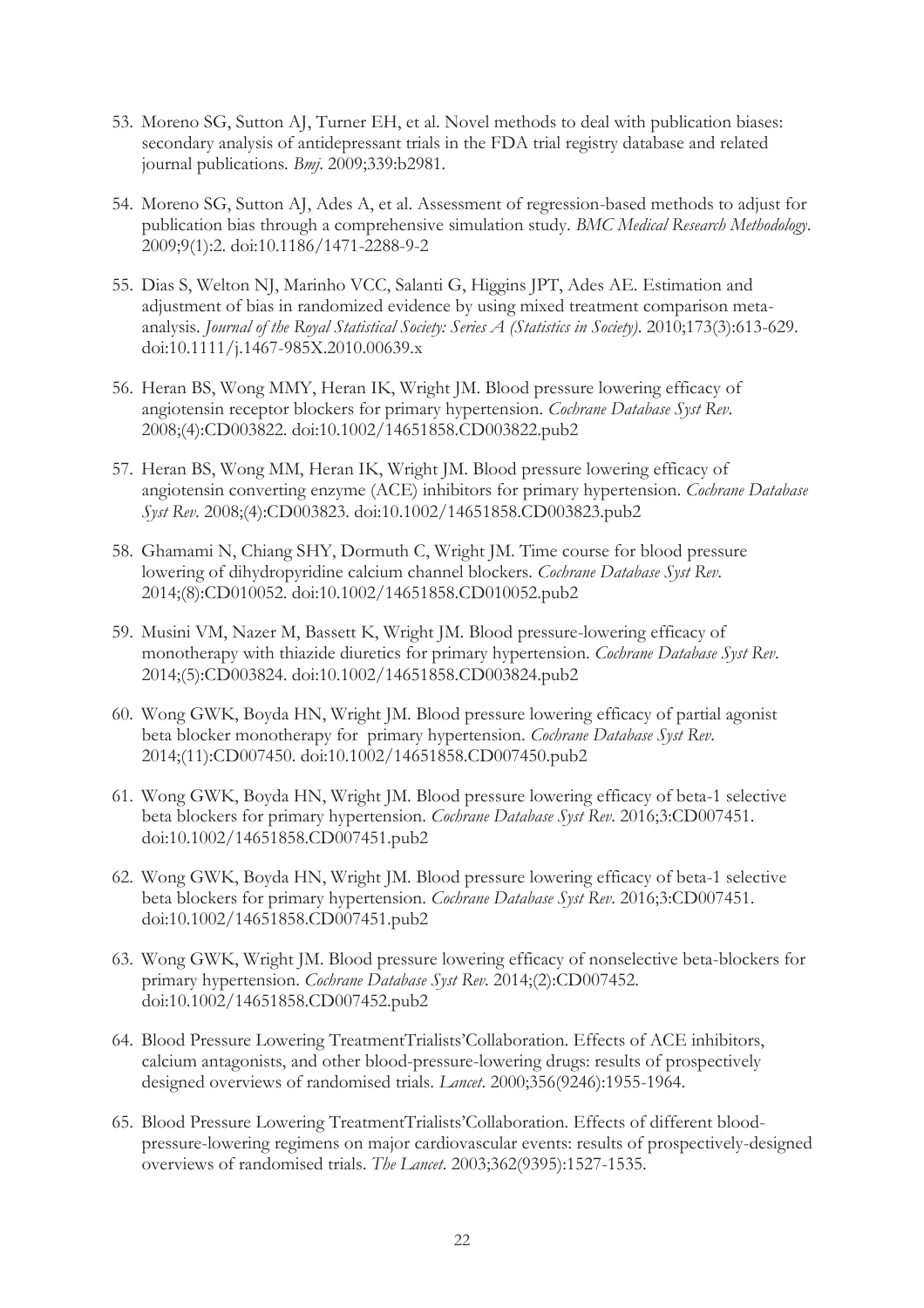- 66. Blood Pressure Lowering TreatmentTrialists'Collaboration. Effects of different regimens to lower blood pressure on major cardiovascular events in older and younger adults: metaanalysis of randomised trials. *Bmj*. 2008;336(7653):1121-1123.
- 67. Ettehad D, Emdin CA, Kiran A, et al. Blood pressure lowering for prevention of cardiovascular disease and death: a systematic review and meta-analysis. *The Lancet*. 2016;387(10022):957-967.
- 68. Cornelissen VA, Fagard RH. *Effect of Resistance Training on Resting Blood Pressure: A Meta-Analysis of Randomized Controlled Trials*. LWW; 2005.
- 69. Cornelissen VA, Fagard RH. Effects of endurance training on blood pressure, blood pressure–regulating mechanisms, and cardiovascular risk factors. *Hypertension*. 2005;46(4):667-675.
- 70. Hanson S, Jones A. Is there evidence that walking groups have health benefits? A systematic review and meta-analysis. *Br J Sports Med*. 2015;49(11):710-715.
- 71. Inder JD, Carlson DJ, Dieberg G, McFarlane JR, Hess NC, Smart NA. Isometric exercise training for blood pressure management: a systematic review and meta-analysis to optimize benefit. *Hypertension Research*. 2016;39(2):88.
- 72. Casonatto J, Goessler KF, Cornelissen VA, Cardoso JR, Polito MD. The blood pressurelowering effect of a single bout of resistance exercise: a systematic review and meta-analysis of randomised controlled trials. *European journal of preventive cardiology*. 2016;23(16):1700-1714.
- 73. Kahlmeier S, Wijnhoven TM, Alpiger P, Schweizer C, Breda J, Martin BW. National physical activity recommendations: systematic overview and analysis of the situation in European countries. *BMC public health*. 2015;15(1):133.
- 74. NHS Choices. Physical activity guidelines for adults. https://www.nhs.uk/livewell/exercise/.
- 75. Pedersen BK, Saltin B. Evidence for prescribing exercise as therapy in chronic disease. *Scandinavian journal of medicine & science in sports*. 2006;16(S1):3-63.
- 76. Pedersen BK, Saltin B. Exercise as medicine–evidence for prescribing exercise as therapy in 26 different chronic diseases. *Scandinavian journal of medicine & science in sports*. 2015;25:1-72.
- 77. Conn VS, Hafdahl AR, Mehr DR. Interventions to increase physical activity among healthy adults: meta-analysis of outcomes. *American journal of public health*. 2011;101(4):751-758.
- 78. Williams NH, Hendry M, France B, Lewis R, Wilkinson C. Effectiveness of exercise-referral schemes to promote physical activity in adults: systematic review. *Br J Gen Pract*. 2007;57(545):979-986.
- 79. Pavey TG, Taylor AH, Fox KR, et al. Effect of exercise referral schemes in primary care on physical activity and improving health outcomes: systematic review and meta-analysis. *Bmj*. 2011;343:d6462.
- 80. Orrow G, Kinmonth A-L, Sanderson S, Sutton S. Effectiveness of physical activity promotion based in primary care: systematic review and meta-analysis of randomised controlled trials. *Bmj*. 2012;344:e1389.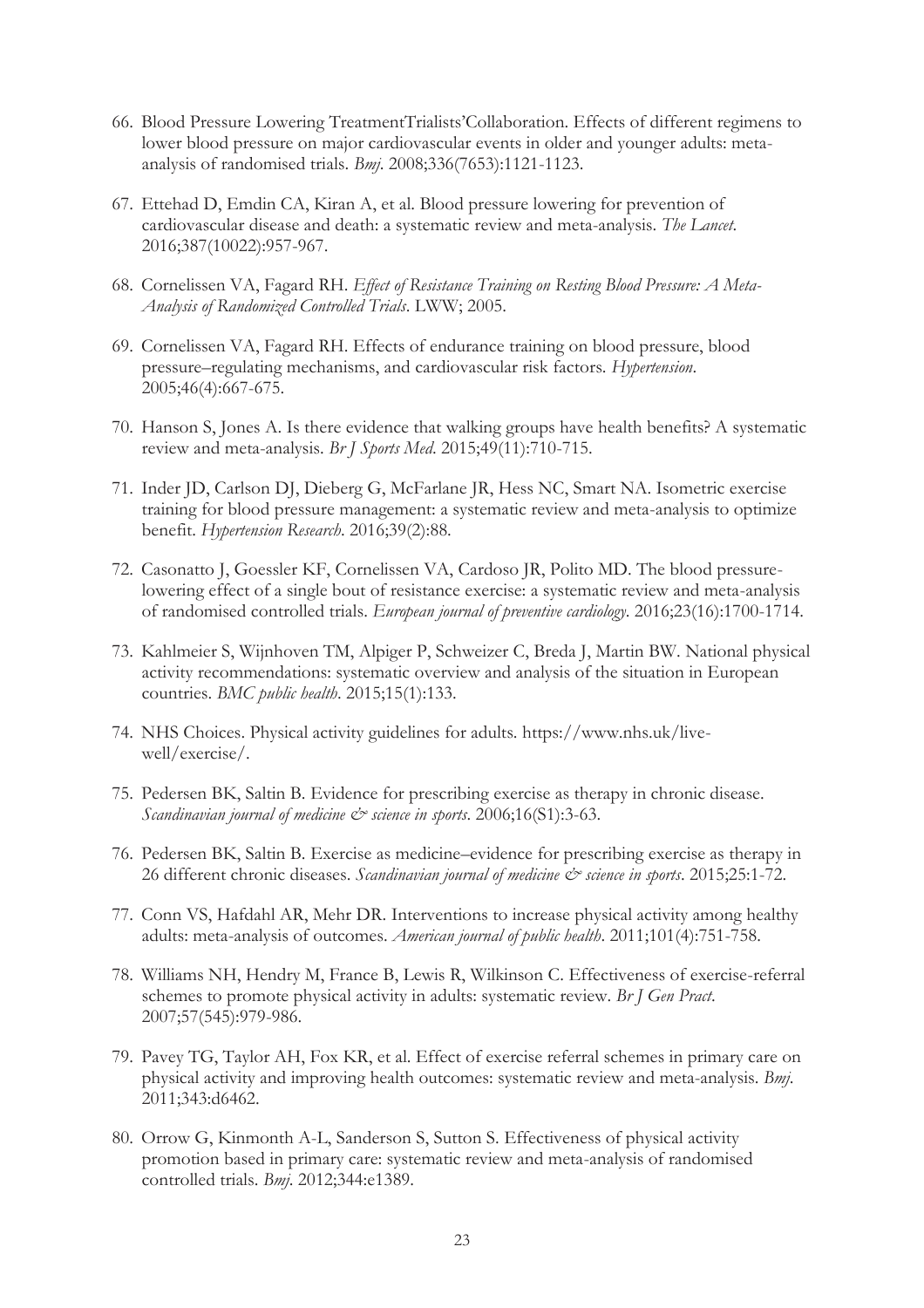- 81. Kohl 3rd HW, Craig CL, Lambert EV, et al. The pandemic of physical inactivity: global action for public health. *The Lancet*. 2012;380(9838):294-305.
- 82. Hallal PC, Andersen LB, Bull FC, et al. Global physical activity levels: surveillance progress, pitfalls, and prospects. *The lancet*. 2012;380(9838):247-257.
- 83. European Commission. *Special Eurobarometer 412 Sport and Physical Activity*.; 2014. http://ec.europa.eu/commfrontoffice/publicopinion/archives/ebs/ebs\_412\_en.pdf.
- 84. Hacke C, Nunan D, Weisser B. Do Exercise Trials for Hypertension Adequately Report Interventions? A Reporting Quality Study. *Int J Sports Med*. August 2018. doi:10.1055/a-0649-1040
- 85. Ioannidis JA. Diagnosis and treatment of hypertension in the 2017 acc/aha guidelines and in the real world. *JAMA*. 2018;319(2):115-116. doi:10.1001/jama.2017.19672
- 86. Lathyris DN, Patsopoulos NA, Salanti G, Ioannidis JP. Industry sponsorship and selection of comparators in randomized clinical trials. *European journal of clinical investigation*. 2010;40(2):172-182.
- 87. Ioannidis J. *Next-Generation Systematic Reviews: Prospective Meta-Analysis, Individual-Level Data, Networks and Umbrella Reviews*. BMJ Publishing Group Ltd and British Association of Sport and Exercise Medicine; 2017.
- 88. Zarin W, Veroniki AA, Nincic V, et al. Characteristics and knowledge synthesis approach for 456 network meta-analyses: a scoping review. *BMC medicine*. 2017;15(1):3.
- 89. Nikolakopoulou A, Chaimani A, Veroniki AA, Vasiliadis HS, Schmid CH, Salanti G. Characteristics of networks of interventions: a description of a database of 186 published networks. *PloS one*. 2014;9(1):e86754.
- 90. Salanti G, Nikolakopoulou A, Sutton AJ, et al. Planning a future randomized clinical trial based on a network of relevant past trials. *Trials*. 2018;19:365. doi:10.1186/s13063-018-2740-  $\mathfrak{D}$
- 91. Jansen JP, Naci H. Is network meta-analysis as valid as standard pairwise meta-analysis? It all depends on the distribution of effect modifiers. *BMC Medicine*. 2013;11:159-159. doi:10.1186/1741-7015-11-159
- 92. Mills EJ, Ioannidis JPA, Thorlund K, Schunemann HJ, Puhan MA, Guyatt GH. How to use an article reporting a multiple treatment comparison meta-analysis. *JAMA*. 2012;308(12):1246-1253. doi:10.1001/2012.jama.11228
- 93. Armijo-Olivo S, Fuentes J, da Costa BR, Saltaji H, Ha C, Cummings GG. Blinding in Physical Therapy Trials and Its Association with Treatment Effects: A Meta-epidemiological Study. *American Journal of Physical Medicine & Rehabilitation*. 2017;96(1). https://journals.lww.com/ajpmr/Fulltext/2017/01000/Blinding\_in\_Physical\_Therapy\_Tria ls\_and\_Its.5.aspx.
- 94. Rezende LFM de, Rey-López JP, Sá TH de, et al. Reporting bias in the literature on the associations of health-related behaviors and statins with cardiovascular disease and all-cause mortality. *PLOS Biology*. 2018;16(6):e2005761. doi:10.1371/journal.pbio.2005761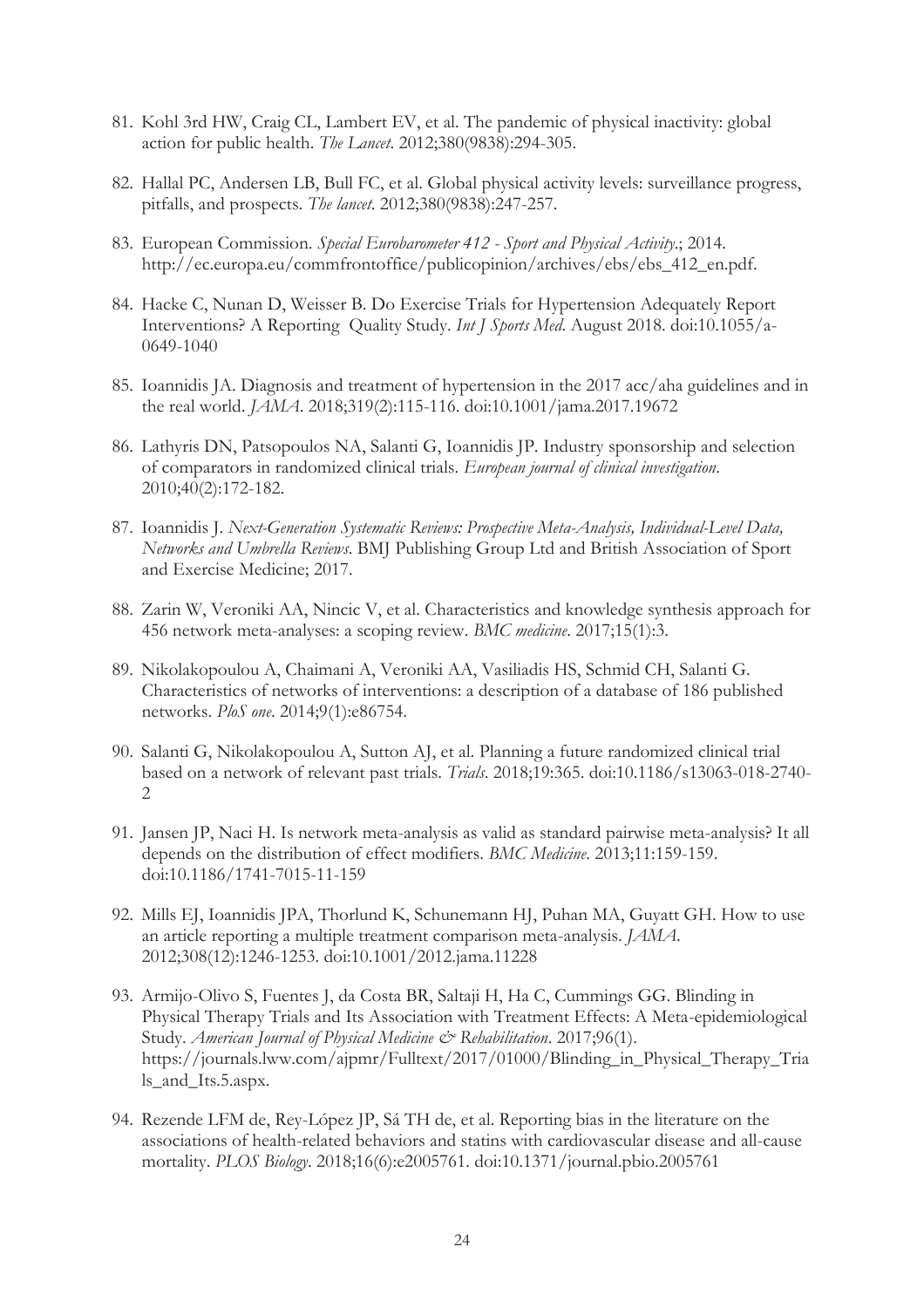95. Sterne JAC, Sutton AJ, Ioannidis JPA, et al. Recommendations for examining and interpreting funnel plot asymmetry in meta-analyses of randomised controlled trials. *BMJ*. 2011;343. doi:10.1136/bmj.d4002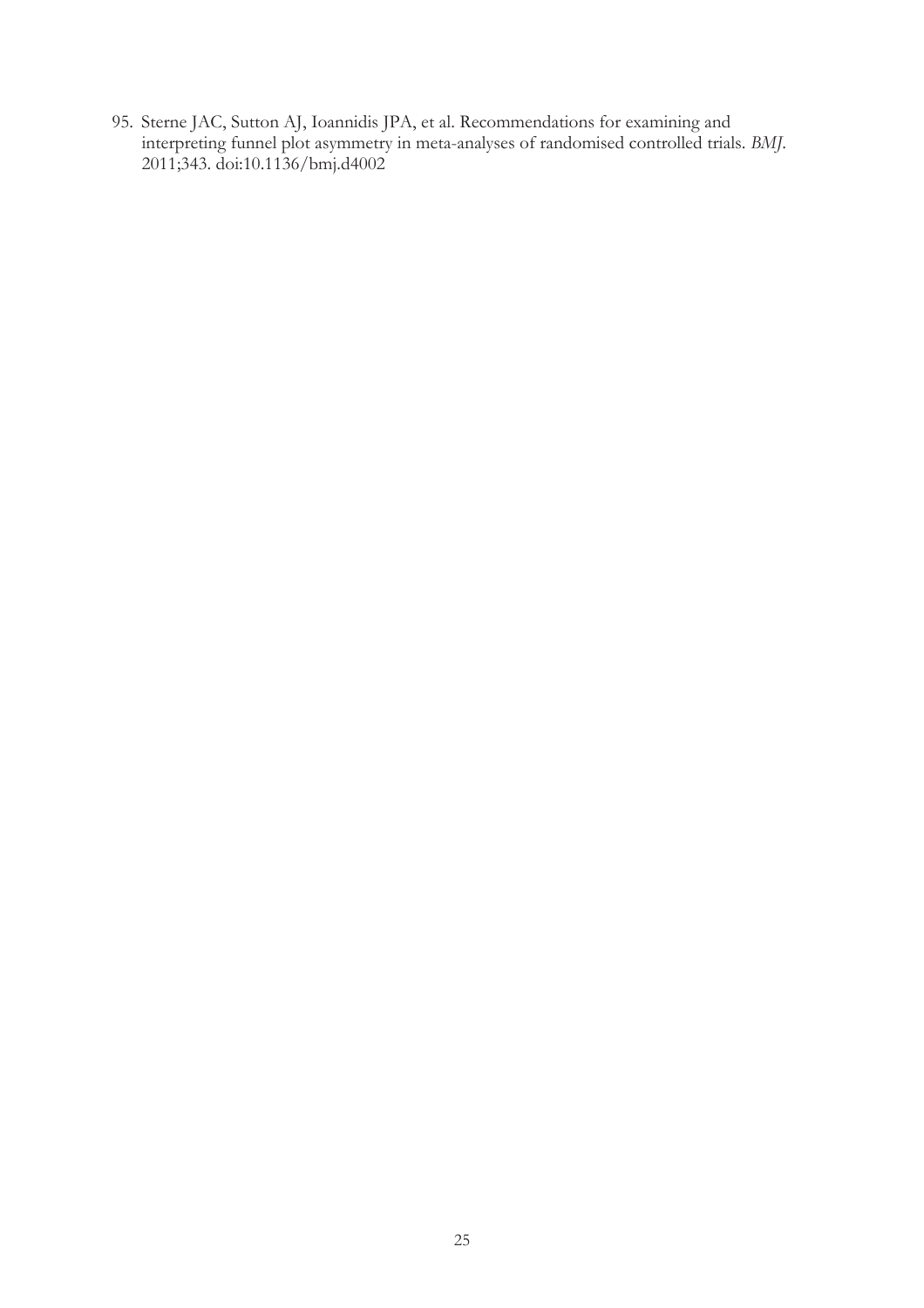| 50.8<br>135<br>Mean age in years<br>Number of trials | resistance | Isometric<br><b>Resistance</b> | Combination<br>exercise*** | ACE-1        | <b>ARB</b>  | blockers<br>Beta- | CCB              | Diuretic      |
|------------------------------------------------------|------------|--------------------------------|----------------------------|--------------|-------------|-------------------|------------------|---------------|
|                                                      | 48         | $\overline{2}$                 | $\Im$                      | 57           | 36          | 63                |                  | $\frac{1}{4}$ |
|                                                      | 48.5       | 51.9                           | 54.0                       | 54.4         | 55.0        | 52.1              | 52.3             | 55.0          |
| 59%<br>Proportion female                             | 60%        | 47%                            | 75.4%                      | 41%          | 39%         | 47%               | $\sum_{i=1}^{n}$ | 43%           |
| 134<br>Mean baseline SBP<br>(mm Hg)                  | 125        | 129                            | 135                        | 157          | 156         | 160               | $N/A^*$          | 158           |
| 58<br>Mean enrolment<br>(range)                      | 35         | 30                             | SP                         | 174          | 292         | 139               | 185              | 188           |
| $(15-464)$                                           | $(15-96)$  | $(15-48)$                      | $(16-387)$                 | $(14 - 625)$ | $(40-1369)$ | $(7 - 1092)$      | $(15-397)$       | $(24 - 2776)$ |
| 1976-2018<br>Years covered                           | 1987-2018  | 992-2018                       | 2001-2017                  | 1983-2002    | 1995-2004   | 1968-2008         | 1988-2003        | 1978-2009     |

**Table 1.** Overall characteristics of available evidence from randomized controlled trials on exercise and drug interventions. Table 1. Overall characteristics of available evidence from randomized controlled trials on exercise and drug interventions.

\* Number of trials does not add up to total number of RCTs included in the analysis, as some RCTs included more than one class of antihypertensive drugs or one type of exercise \* Number of trials does not add up to total number of RCTs included in the analysis, as some RCTs included more than one class of antihypertensive drugs or one type of exercise interventions. interventions.

 $^{**}N/A$ : not sufficient information reported in meta-analysis report and supplementary material. \*\* N/A: not sufficient information reported in meta-analysis report and supplementary material.

\*\*\* Combination of endurance exercise and dynamic resistance training. \*\*\* Combination of endurance exercise and dynamic resistance training.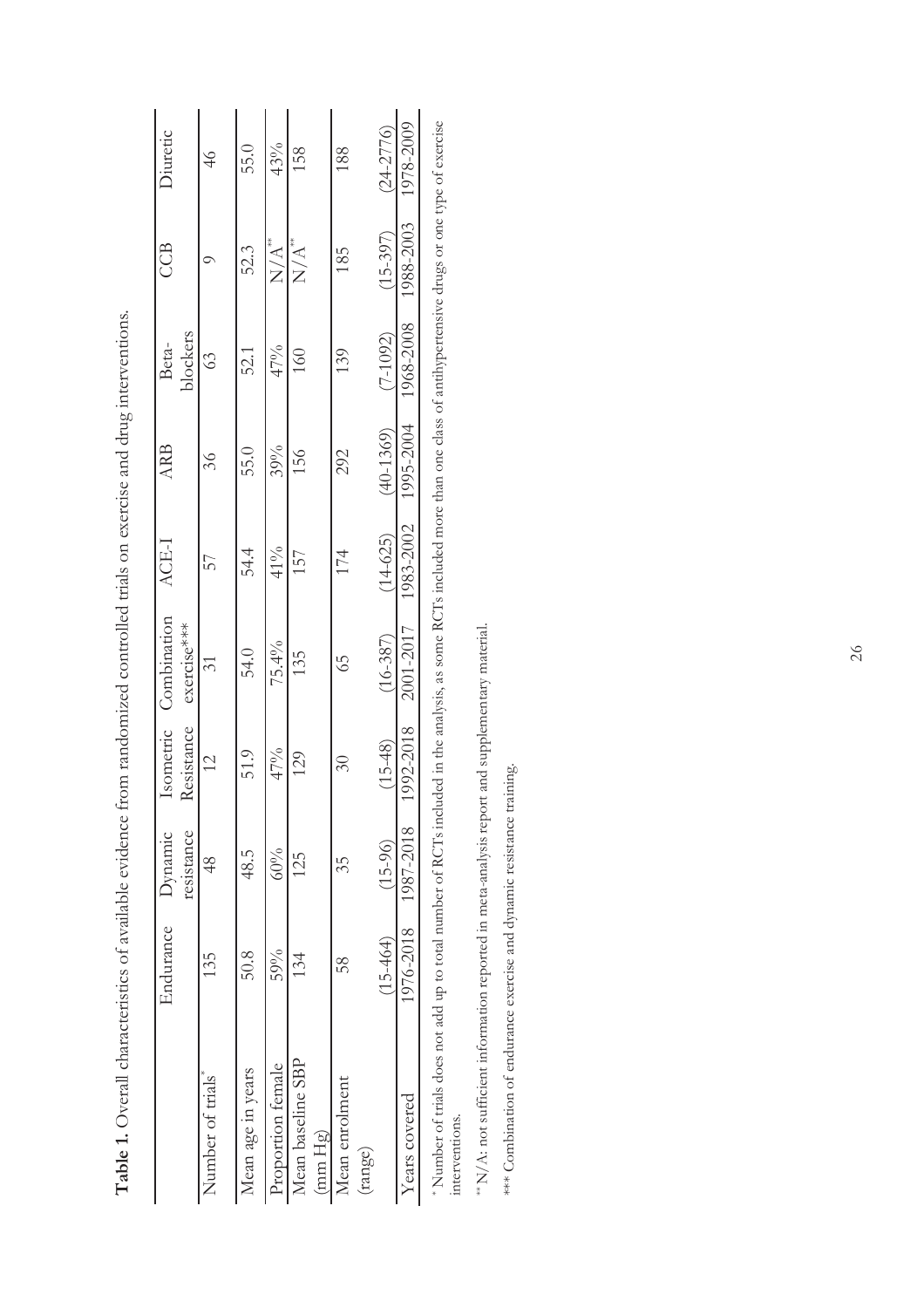exercise vs. classes of drugs. Lower diagonal shows results of the analysis that pools trials across all populations. Upper diagonal (in grey) shows the exercise vs. classes of drugs. Lower diagonal shows results of the analysis that pools trials across all populations. Upper diagonal (in grey) shows the Table 2. Findings of network meta-analyses. Change from baseline systolic blood pressure (mmHg) achieved when comparing different types of **Table 2.** Findings of network meta-analyses. Change from baseline systolic blood pressure (mmHg) achieved when comparing different types of results of the analysis focusing on hypertensive populations (³140 mmHg). results of the analysis focusing on hypertensive populations (2140 mmHg).

| Diuretic     | 0.66      | $(-1.33, 2.66)$  | $-0.78$    | $(-4.41, 2.83)$   | $-3.11$   | $(-8.55, 2.441)$  | 5.48         | (2.13, 8.82)     | $-0.67$ | $(-2.50, 1.14)$  | 0.11       | $(-1.68, 1.89)$  | 2.48         | (0.54, 4.45)     | 4.36    | (0.44, 8.29)      |          |                  |
|--------------|-----------|------------------|------------|-------------------|-----------|-------------------|--------------|------------------|---------|------------------|------------|------------------|--------------|------------------|---------|-------------------|----------|------------------|
| CCB          | $-3.70$   | $(-7.64, 0.27)$  | $-5.15$    | $(-10.16, -0.20)$ | $-7.48$   | $(-13.91, -0.96)$ | 1.11         | $(-3.66, 5.86)$  | $-5.04$ | $(-8.98, -1.13)$ | $-4.25$    | $(-8.18, -0.33)$ | $-1.88$      | $(-5.84, 2.06)$  |         |                   | 4.29     | (0.27, 8.32)     |
| Beta-blocker | $-1.81$   | $(-3.82, 0.186)$ | $-3.27$    | $(-6.91, 0.33)$   | $-5.59$   | $(-11.04, -0.05)$ | 3.00         | $(-0.38, 6.32)$  | $-3.16$ | $(-5.12, -1.21)$ | $-2.37$    | $(-4.34, -0.41)$ |              |                  | $-1.75$ | $(-5.79, 2.31)$   | 2.52     | (0.50, 4.54)     |
| <b>ARB</b>   | 0.55      | $-1.45, 2.55$    | $-0.90$    | $(-4.52, 2.71)$   | $-3.21$   | $(-8.70, 2.31)$   | 5.37         | (2.03, 8.70)     | $-0.78$ | $(-2.60, 1.02)$  |            |                  | $-2.43$      | $(-4.50, -0.36)$ | $-4.20$ | $(-8.30, -0.10)$  | 0.09     | $(-1.77, 1.92)$  |
| ACE-I        | 1.35      | $(-0.64, 3.31)$  | $-0.11$    | $(-3.73, 3.50)$   | $-2.42$   | $(-7.89, 3.08)$   | 6.16         | (2.81, 9.48)     |         |                  | $-0.81$    | $(-2.72, 1.07)$  | $-3.24$      | $(-5.27, -1.24)$ | $-5.01$ | $(-9.09, -0.97)$  | $-0.72$  | $(-2.60, 1.16)$  |
| Combination* | $-4.81$   | $(-7.99, -1.61)$ | $-6.26$    | $(-10.67, -1.90)$ | $-8.58$   | $(-14.68, -2.45)$ |              |                  | $-0.83$ | $(-3.03, 1.35)$  | $-1.64$    | $(-3.89, 0.57)$  | $-4.09$      | $(-6.28, -1.88)$ | $-5.85$ | $-10.05, -1.73$   | $-1.56$  | $(-3.78, 0.64)$  |
| Isometric    | 3.77      | $(-1.73, 9.21)$  | 2.32       | (4.02, 8.61)      |           |                   | $-0.84$      | $(-3.85, 2.13)$  | $-1.67$ | $(-4.57, 1.20)$  | $-2.49$    | $(-5.42, 0.43)$  | $-4.93$      | $(-7.83, -2.01)$ | $-6.70$ | $(-11.26, -2.10)$ | $-2.40$  | $(-5.31, 0.49)$  |
| Resistance   | 1.46      | $(-2.05, 4.99)$  |            |                   | $-2.15$   | $(-5.04, 0.75)$   | $-2.98$      | $(-5.04, -0.93)$ | -3.83   | $(-5.83, -1.83)$ | $-4.64$    | $(-6.65, -2.61)$ | $-7.07$      | $(-9.11, -5.08)$ | $-8.85$ | $(-12.90, -4.80)$ | -4.55    | $(-6.56, -2.57)$ |
| Endurance    |           |                  | 1.37       | $(-0.15, 2.92)$   | $-0.76$   | $(-3.40, 1.86)$   | $-1.61$      | $(-3.34, 0.12)$  | $-2.45$ | $(-4.07, -0.82)$ | -3.26      | $(-4.96, -1.60)$ | $-5.70$      | $(-7.36, -4.04)$ | $-7.46$ | $(-11.36, -3.57)$ | $-3.17$  | $(-4.81, -1.53)$ |
|              | Endurance |                  | Resistance |                   | Isometric |                   | Combination* |                  | ACE-I   |                  | <b>ARB</b> |                  | Beta-blocker |                  | CCB     |                   | Diuretic |                  |

Lower diagonal: mean difference in change from baseline and 95% CrIs from base-case analysis. Negative values favor the row defining treatment, Lower diagonal: mean difference in change from baseline and 95% CrIs from base-case analysis. Negative values favor the row defining treatment, positive values favor the column defining treatment. positive values favor the column defining treatment.

Upper diagonal: mean difference in change from baseline and 95% CrIs from sensitivity analysis. Negative values favour the column defining Upper diagonal: mean difference in change from baseline and 95% CrIs from sensitivity analysis. Negative values favour the column defining

treatment, positive values favour the row defining treatment. treatment, positive values favour the row defining treatment.

\* Combination of endurance and dynamic resistance exercise. \* Combination of endurance and dynamic resistance exercise.

27